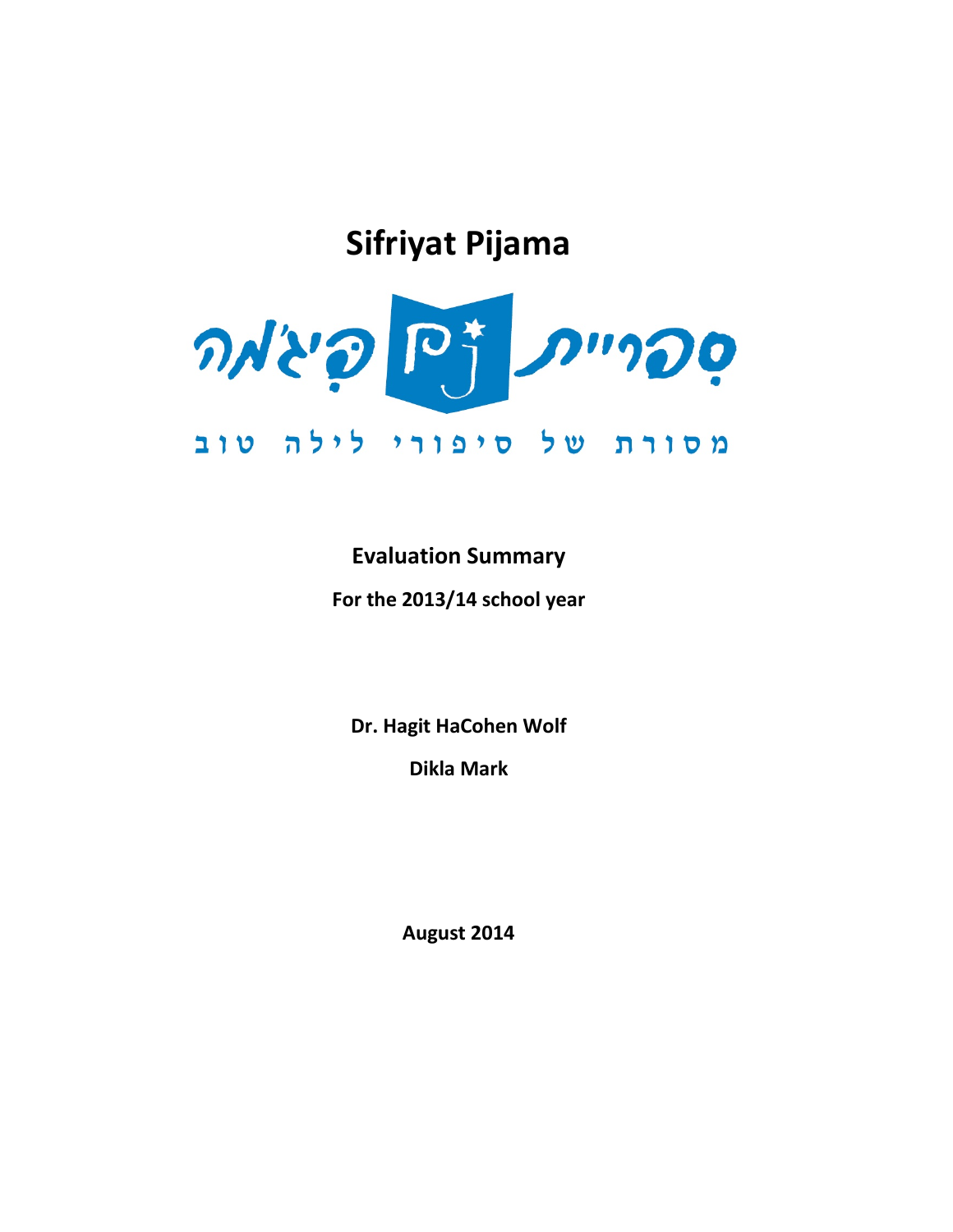# **A. Sifriyat Pijama in the 2013/14 school year- general background**

**Sifriyat Pijama** strives to foster a love of reading among pre-school children, both at home and in school, while simultaneously introducing children to high-quality literature that stresses universal Jewish values. During its fifth year in Israel, with the full support of the Ministry of Education, the program operated in 7,100 Jewish pre-school classrooms (from both the public education system and the public religious education system), reaching about 201,500 children in 164 districts throughout the country. Since its inception, Sifriyat Pijama has distributed 218,000 books a month-- more than 1.5 million books in total.

The goal of this evaluation is to provide Sifriyat Pijama's administrators and supporters with the data they need to assess and enhance the program. The evaluation measures the following criteria: a) teachers' opinions of the selected books; b) the program's impact on the school, the children and the families in terms of both reading-readiness and values; c) the suitability of the program for families for whom Hebrew is not a first language; and d) the utilization of Sifriyat Pijama books from previous years.

The evaluation is based on interviews and meetings with the program's staff, as well as teacher feedback on the content and impact of the program. This feedback was obtained through two questionnairesthat can be viewed in full at the end of this report. There was a mid-year questionnaire with 3,904 respondents (57% response rate) and an end-of-year questionnaire with 3,262 respondents (48% response rate). (The end-of-year questionnaires were distributed during Operation Protective Edge, and may explain the lower response rate.)

It should be noted that the cohort of pre-schools included in this study is representative of the larger group of participating schools; thus, the study's findings can be confidently applied beyond the sample of respondents (See Appendix I for more details).

# **B. Teacher opinion of books distributed in the 2013/14 school year**

The teachers were asked to rate each of the books that were distributed during the 2013/14 school year in each of the following criteria: a) story-line, language, and age-appropriateness; b) illustrations; and c) overall impression. The summary of the teachers' responses (Table 1 and Table 2) indicates that the majority of the teachers (more than 75%) were extremely satisfied with the year's Sifriyat Pijama books. They were asked the extent to which they approved these various aspects in a range from "not at all/very little" to "to a very great extent"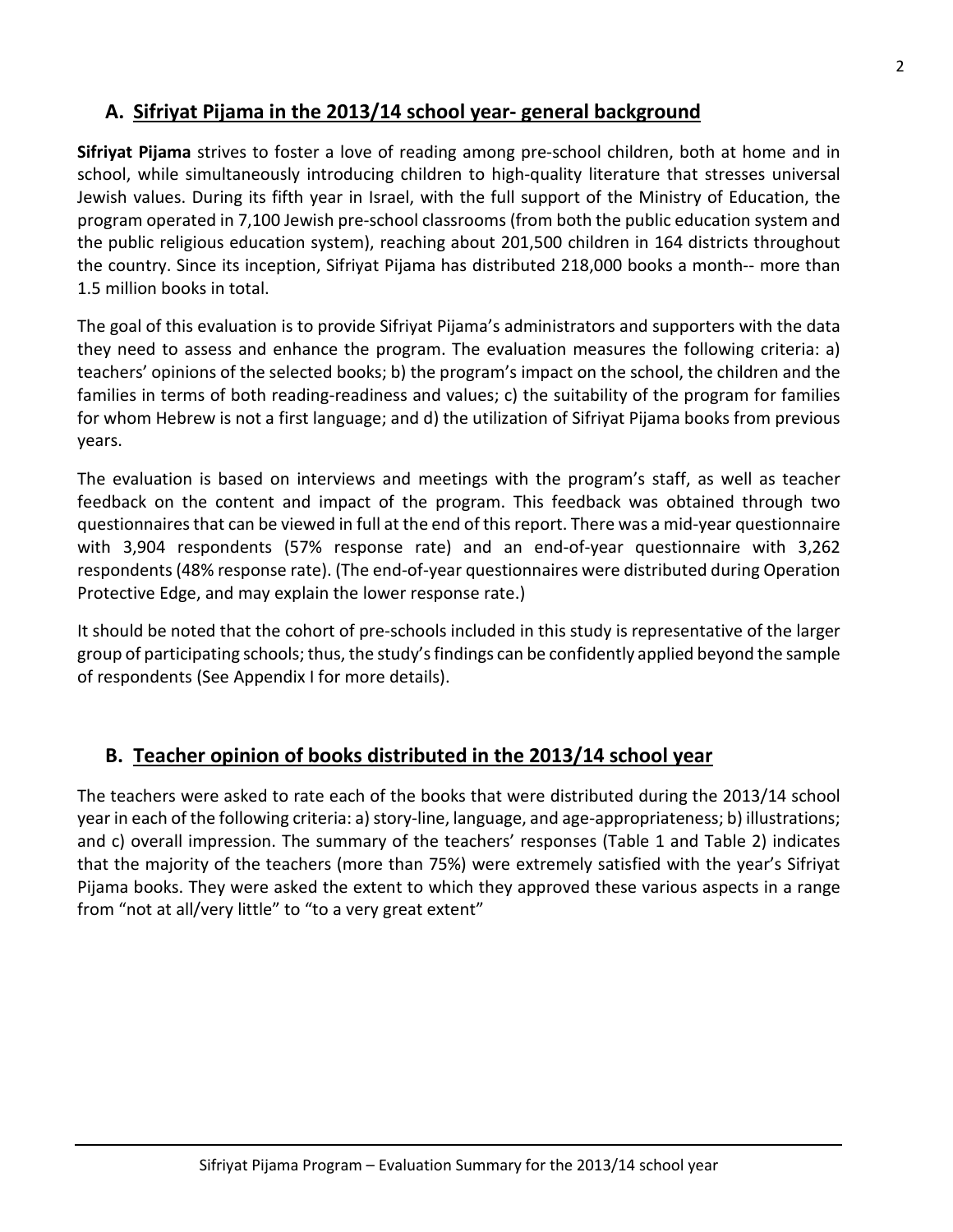### Table 1



### **Kindergarten teachers'** opinions of the books

### Table 2



### **Pre-kindergarten teachers'** opinions of the books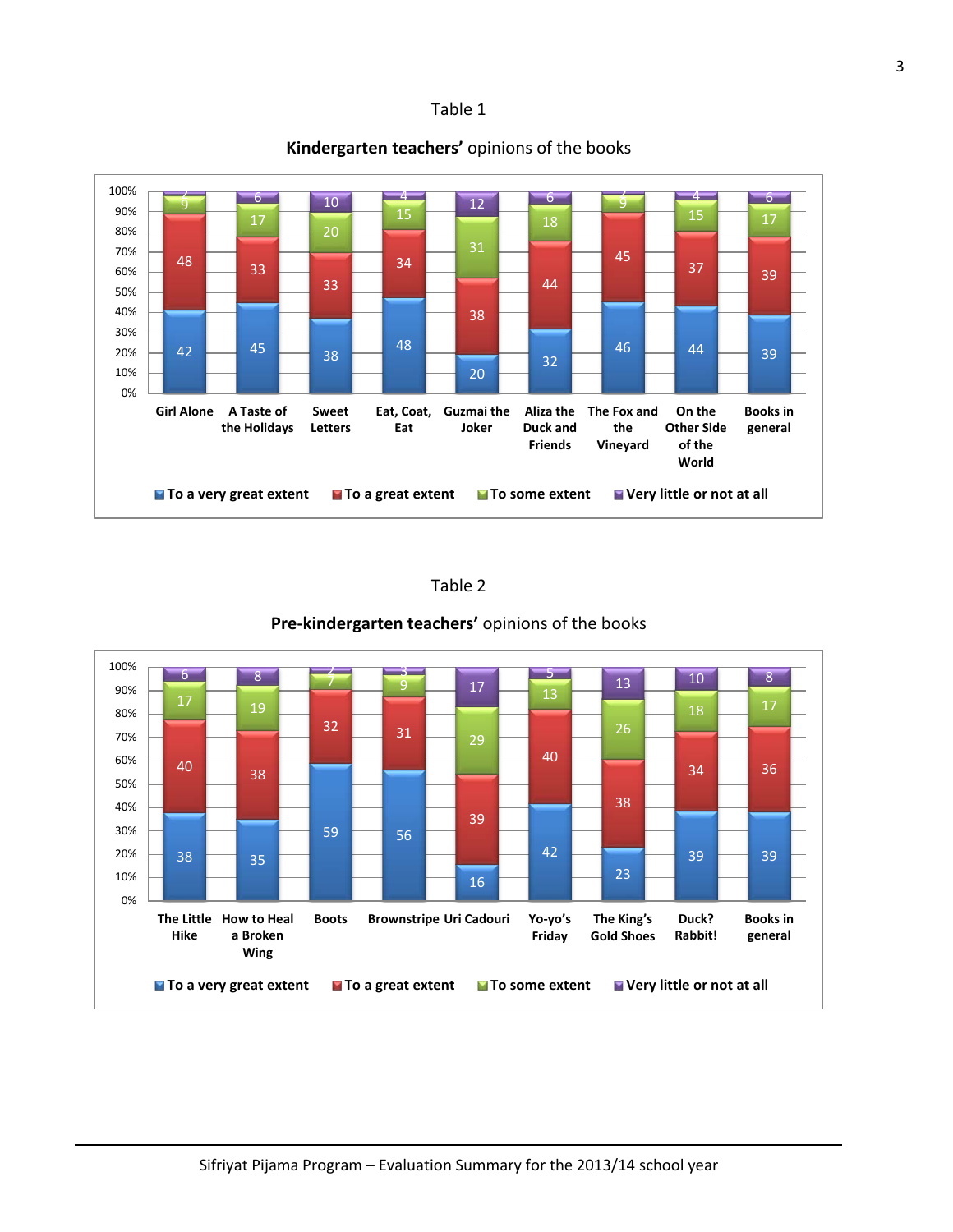# **C. Characteristics of the program's implementation in class**

During the 2013/14 school year, Sifriyat Pijama distributed eight books to some 200,000 families. All of the books, which were distributed on a monthly basis, incorporated Jewish values and culture. After receiving the book, the teacher would show it to the class, read it out loud, and (usually) lead an activity related to the book. Afterwards, each child received a copy to take home and keep.

In terms of integrating the books into the pre-school curriculum, most of the teachers did so independently, with the help of a teacher e-newsletter, teacher suggestions on the program's website, or the list of suggestions for parents at the end of the book (see Table 3). About one-quarter of the teachers consulted with their colleagues. Very few turned to internet forums for pre-school teachers, or consult with a supervisor or trainer.

### Table 3:

### **Sources of ideas for integrating books into curriculum- teachers' reports**

*This question was posed in a multi-answer format, so teachers could report more than one source.*

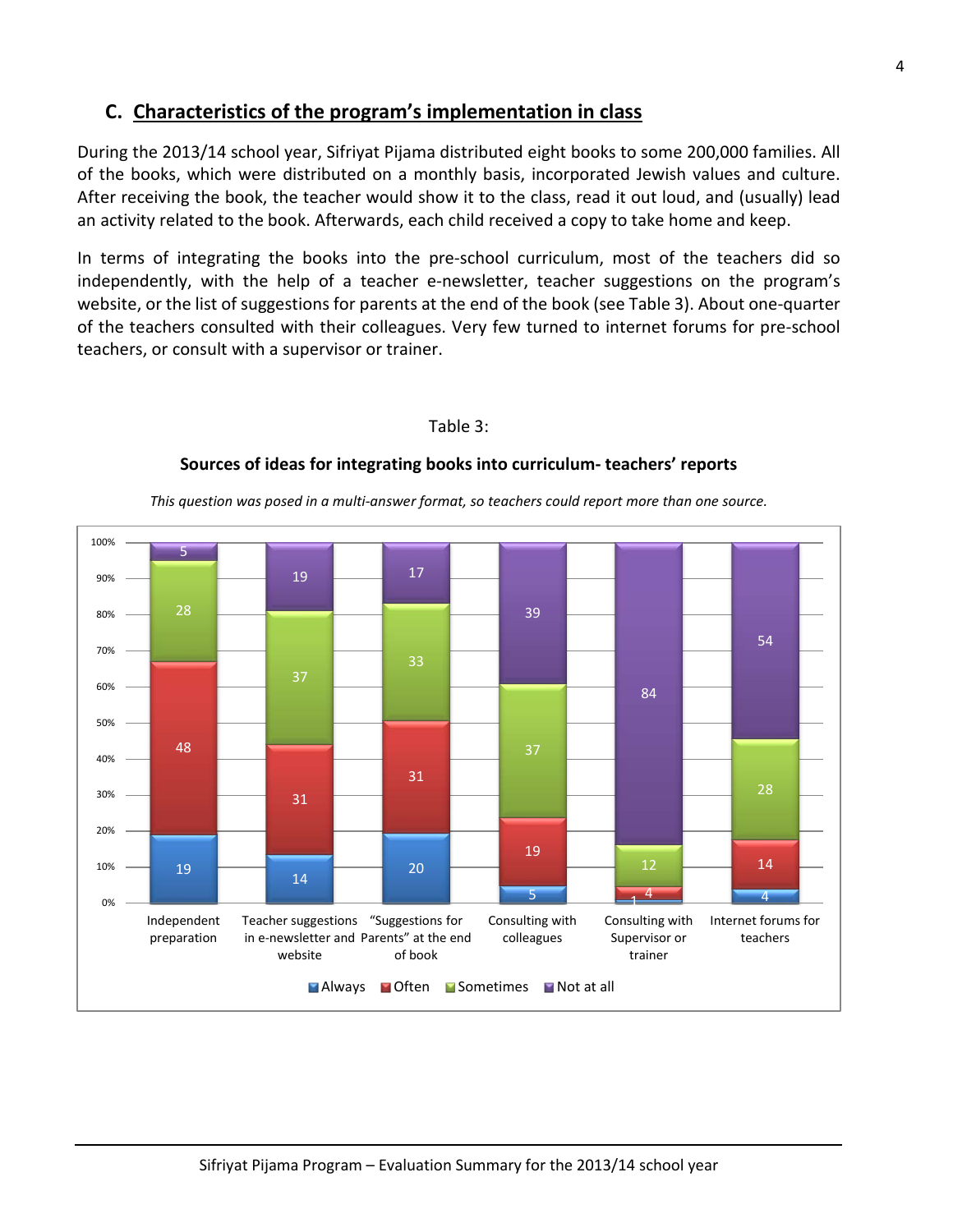**Reading the books to the children**

**All of the teachers who responded to the survey report that they read each of the books at least once.** Approximately three-quarters of the teachers (71%) report reading each of the books 2-4 times.



**Teachers' reports on how often they read the Sifriyat Pijama books with their pupils**

Table 4

### **Book-based activities for children and parents**

In addition to reading the books out loud in the classroom, **most of the teachers report that they led book-based activities with the children**. The activities reported were quite diverse. Some were based on Sifriyat Pijama's suggestions, while others were developed by the teachers themselves. Activities included arts and crafts projects, dramatic renditions of the story, projects based on the book's values, family projects, and personal sharing. A quarter of the teachers (26%) report leading activities for parents and children together. Similarly, a quarter of the teachers (26%) report that they organized activities based on the program as a whole, rather than on a particular book. (Examples include Family Day, Favorite Book Day, etc.)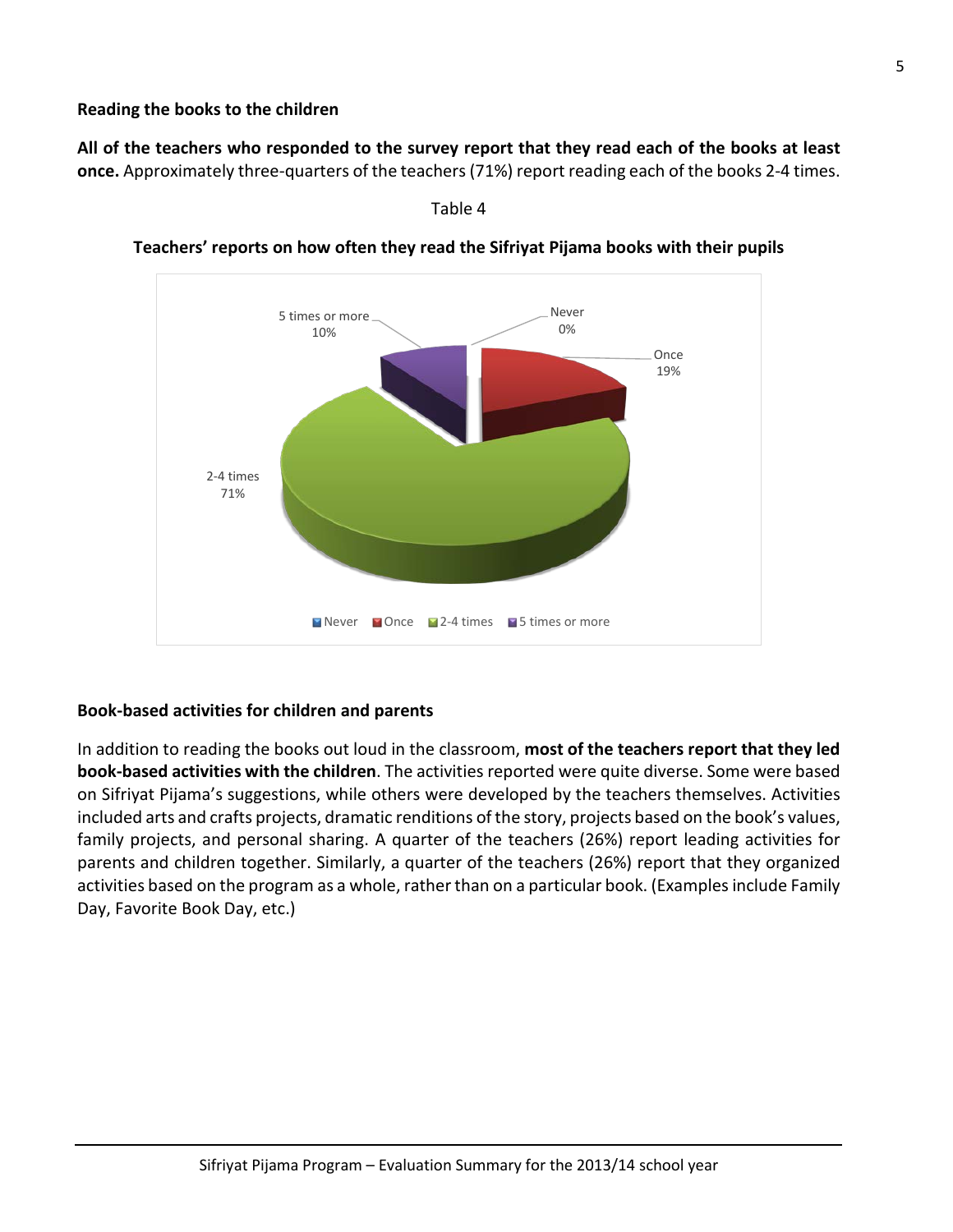### Table 5



### **Teachers' reports on number of book-based activities over the course of the year**

Additionally, **nearly all the teachers report that they encouraged the children to read at home**. This was achieved through conversations with the students (54%), teacher-parent communication (46%), positive reinforcement for the children who read (25%) or a combination of strategies. Moreover, more than half the teachers (56%) reported that they asked the parents to oversee family projects related to one or more books.

According to the teachers, the best ways to increase parental awareness of the importance of reading with their children are: after-school programs at the public library (75%), parent-child activities in the pre-school (71%), and, to a lesser extent, public service announcements on various media (55%), social networking (46%), and lectures for parents at the school (45%).

### **Suitability of program for children and families for whom Hebrew is not the first language**

Approximately two-thirds of the teachers (65%) report that there are families in their pre-schools who have a hard time reading Hebrew. Most of these teachers report that there are 1-4 such families in each class, most of whom are immigrants from the Former Soviet Union. A small percentage of the families are immigrants from other countries, including Ethiopia.

One-tenth of the teachers (about 600) reported that there are more than 10 children of immigrants in their classes. Almost half of these teachers (44%) report that the books are not well-suited for these families; some of the teachers elaborated on this. However, an almost equal number of the teachers feel that the books are well-suited for these families, and most of these teachers assert that the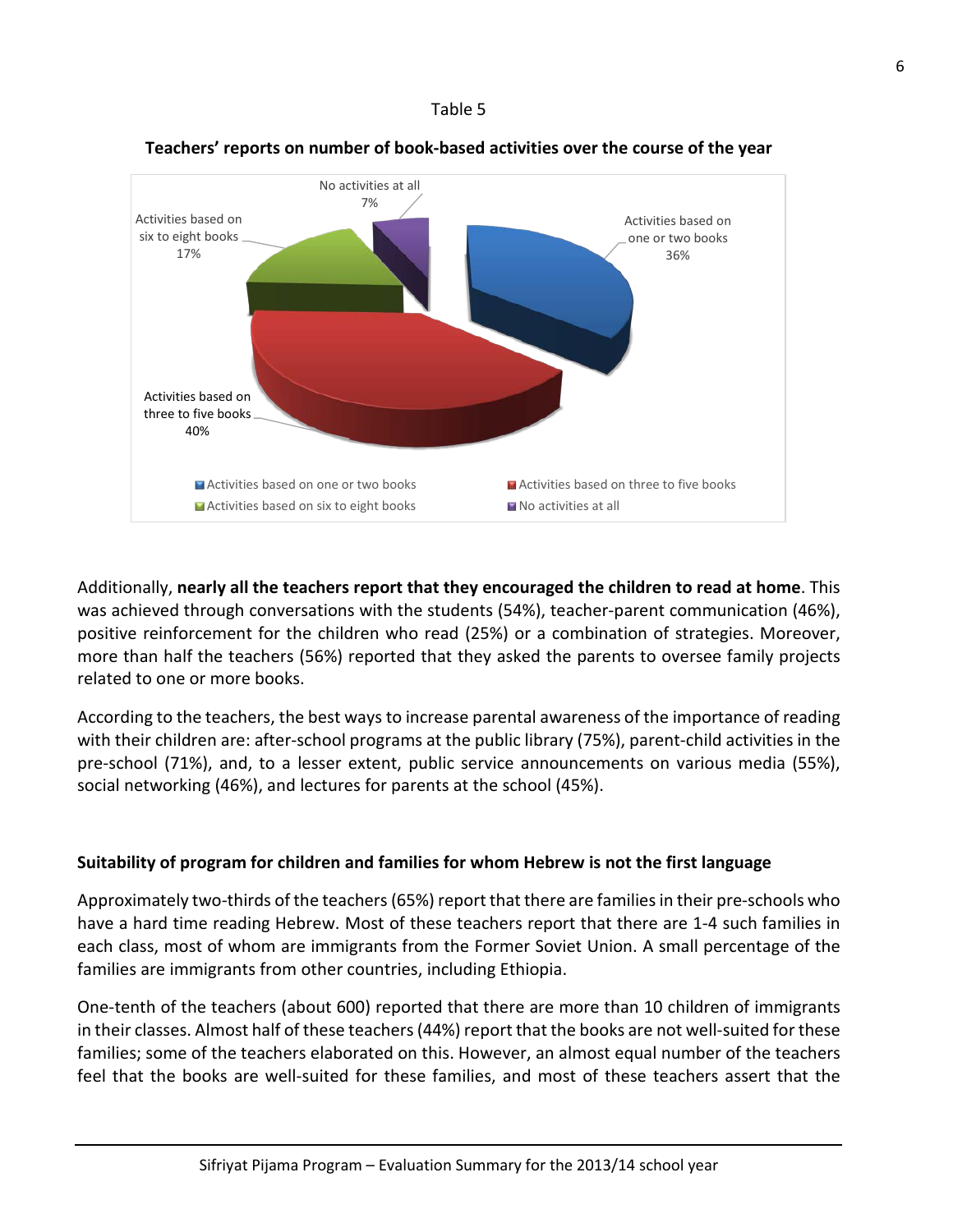program has an extremely positive influence on the children's Hebrew vocabulary (76%) and that it improves their Hebrew reading skills (68%).

### Table 6



### **Teacher perception of program's influence on families where Hebrew is not a first language**

Teachers report that they utilized various strategies to encourage reading in these families. Primarily, they asked the parents who was reading the book with the child (80%), and suggested that if the families needed assistance, they call upon older siblings or neighbors (85%). Of the teachers who had Russian-speaking families in their classes, more than half of them directed the parents to the Russian translation of the "suggestions for parents" information sheet that could be found on the program's website; one-third of these teachers reports that the parents went on to read these suggestions.

A minority of teachers(17%) utilized the assistance of a bilingual teacher aide, primarily because most of the schools did not offer this option. Similarly, only a small percentage of the teachers invited the parents to a joint reading at the school (13%), or turned to community members for help (10%).

### **Utilization of Sifriyat Pijama books from previous years**

Each classroom receives two classroom copies of every book. In the program's fifth year, administrators wanted to better understand what was being done with classroom copies from previous years, considering that a class may have accumulated anywhere from 8-32 books from previous years, depending on how long the school has been in the program. Veteran teachers of the program (in at least their second year) report using books from previous years in a variety of ways.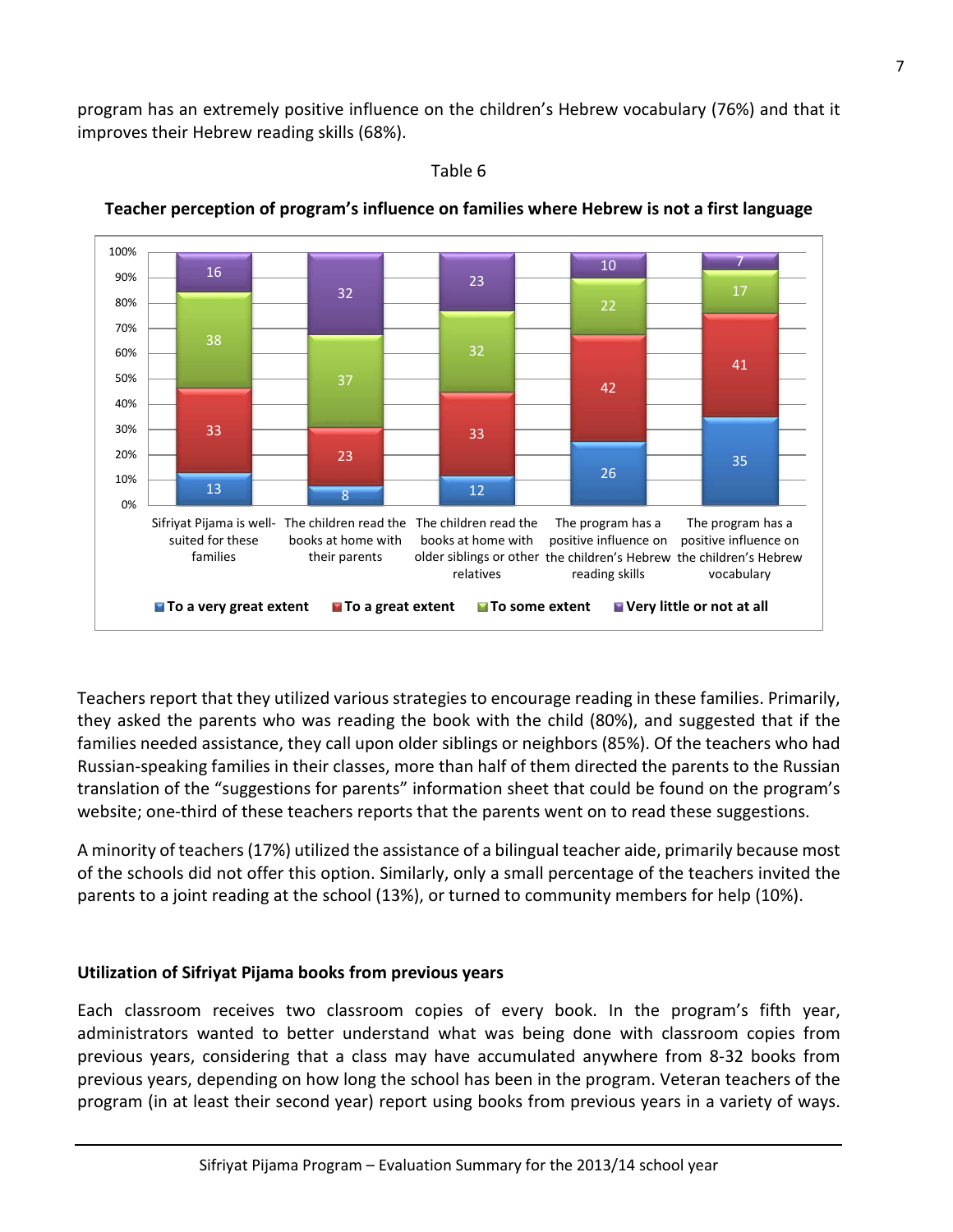Most of these books are integrated into the library's general collection (74%), and are available for independent reading (91%). Teachers who have been participating in the program for three years or more report a higher rate of reading past years' books to the children (34% do so often, compared to 25% of second-year teachers); similarly, they report a higher rate of integration of past books into the school's curriculum (33%, compared to 27% of second-year teachers).



### Table 7

### **Veteran teachers' reports on utilization of Sifriyat Pijama books from previous years**

# **D. Teachers' overall impressions of the program**

**A strong majority of the teachers (95%) report a high degree of satisfaction with the delivery of the books to the school** (deliveries were on time, sent directly to the pre-school, contained the correct number of copies, etc.). Most of the teachers who have participated in the program for two or more years (80%) report that every book from past years was distributed to the children, aside from the copies that were designated for the school library.

**In addition, most of the teachers were highly satisfied with other aspects of the program** (Table 8). Approximately one-third of the teachers (29%) assert that the question regarding "responsiveness in the event of a problem" was irrelevant, as no problems arose. More than one-third (39%) report that they did not use the Facebook page at all.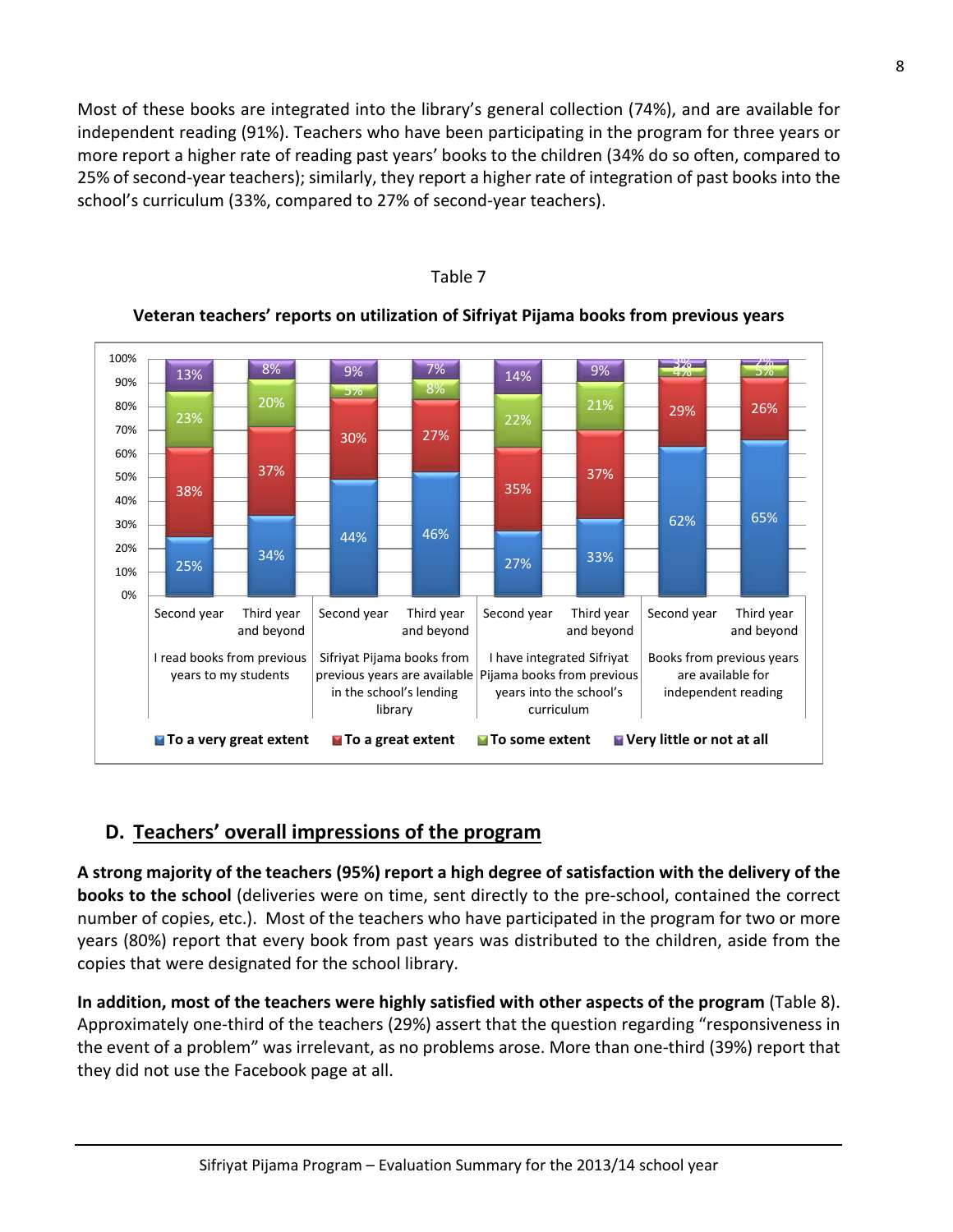### Table 8



### **Teacher satisfaction with various components of the program**

# **E. Program impact from the teachers' perspective**

As shown in Table 9, at the end of the year, most teachers report that Sifriyat Pijama accomplished a number of things, most prominently **exposure of the children to high-quality literature** (94%), and **improving the children's reading skills** (88%). Moreover, a majority of the teachers report that as a result of the program, **more parents were reading with their children**, and were more aware of the importance of reading (86%).

The age group of the pre-school (kindergarten vs. pre-kindergarten) did not affect the teachers' assessments of the program's impact, with one exception: a higher percentage of kindergarten teachers (77%) report that the program spurred discussions of values and heritage, compared to prekindergarten teachers (71%).

The teachers' approaches varied depending on how many years they had participated in the program. Those who had participated for a longer time report an increased emphasis on morality and heritage. (First-year teachers: 64%; second-year teachers: 69%; third-year teachers or more: 76%.)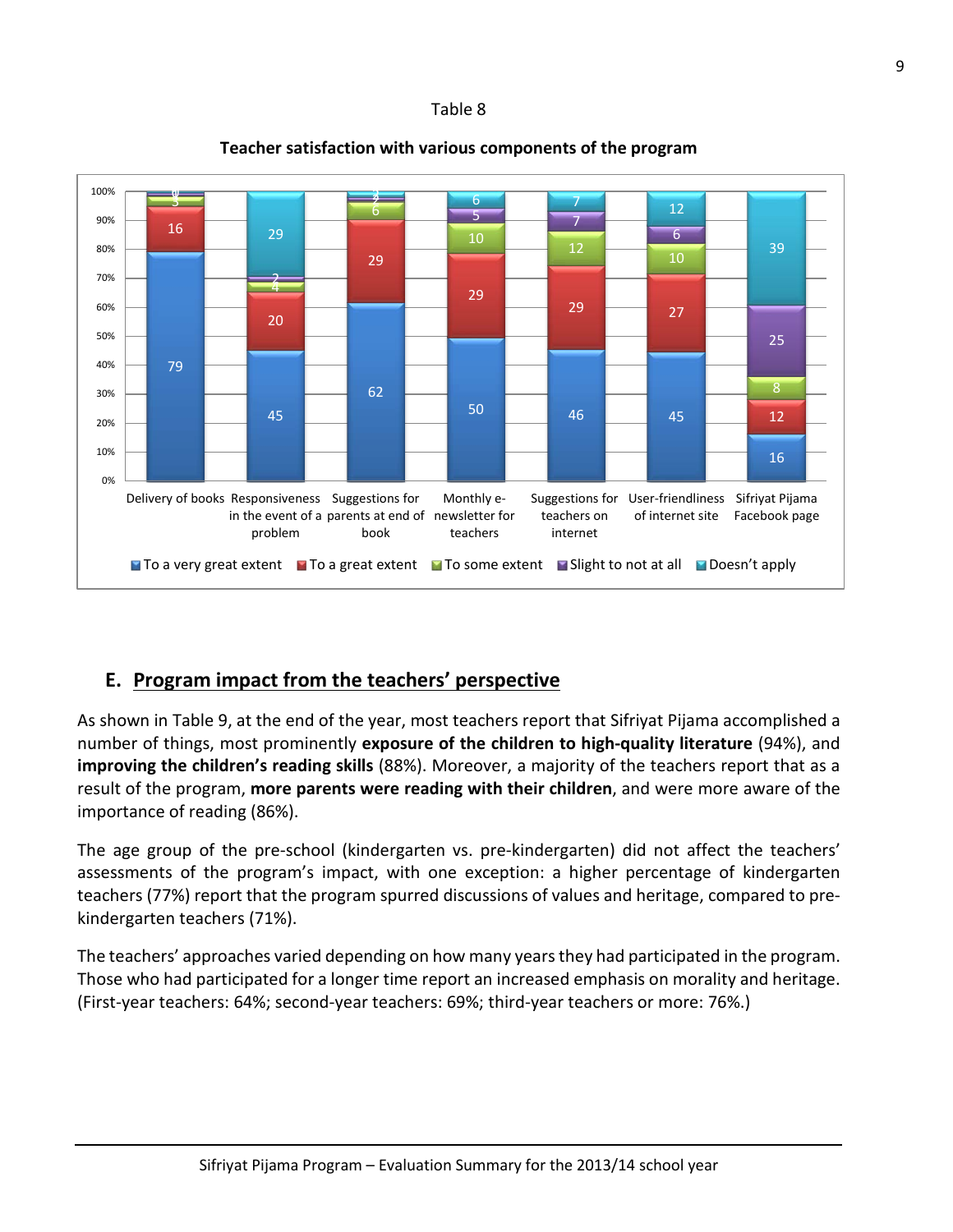### Table 9



### **The impact of Sifriyat Pijama on the class (teachers' perspective)**

# **F. Conclusions**

**In summary, the evaluation demonstrates that the Sifriyat Pijama program is an integral part of the pre-schools, and is a significant component of the teachers' curriculum. Veterans of the program integrate books from past years into their teaching plans to a significant level.**

All of the respondents report that they read all of the books at least once. Approximately threequarters of the teachers (71%) read the books 2-4 times. Similarly, most of the teachers report that they led book-themed activities with their students. In addition, almost all of the teachers state that they encouraged the children to read at home, usually through class discussions or through communication with parents.

Most of the teachers report an extremely high degree of satisfaction with the Sifriyat Pijama books, and with the organizational and educational structure of the program (delivery of books, responsiveness to problems, the monthly information sheet that is sent to teachers, user-friendliness of website, etc.). The number of teachers who rely on the program's Facebook page is relatively small.

In their end-of-year evaluations, teachers report that the most significant effects of the program were that the children were reading more books, and that they were being exposed to high-quality literature. Other major outcomes were an increased awareness among parents of the importance of reading with their children, and an increase in how much time they spent reading with their children at home.

The study shows that more kindergarten teachers (than pre-kindergarten teachers) report that the program resulted in increased discussion of issues of morality and heritage, and that the more experience the teachers had with the program, the more they discussed these issues.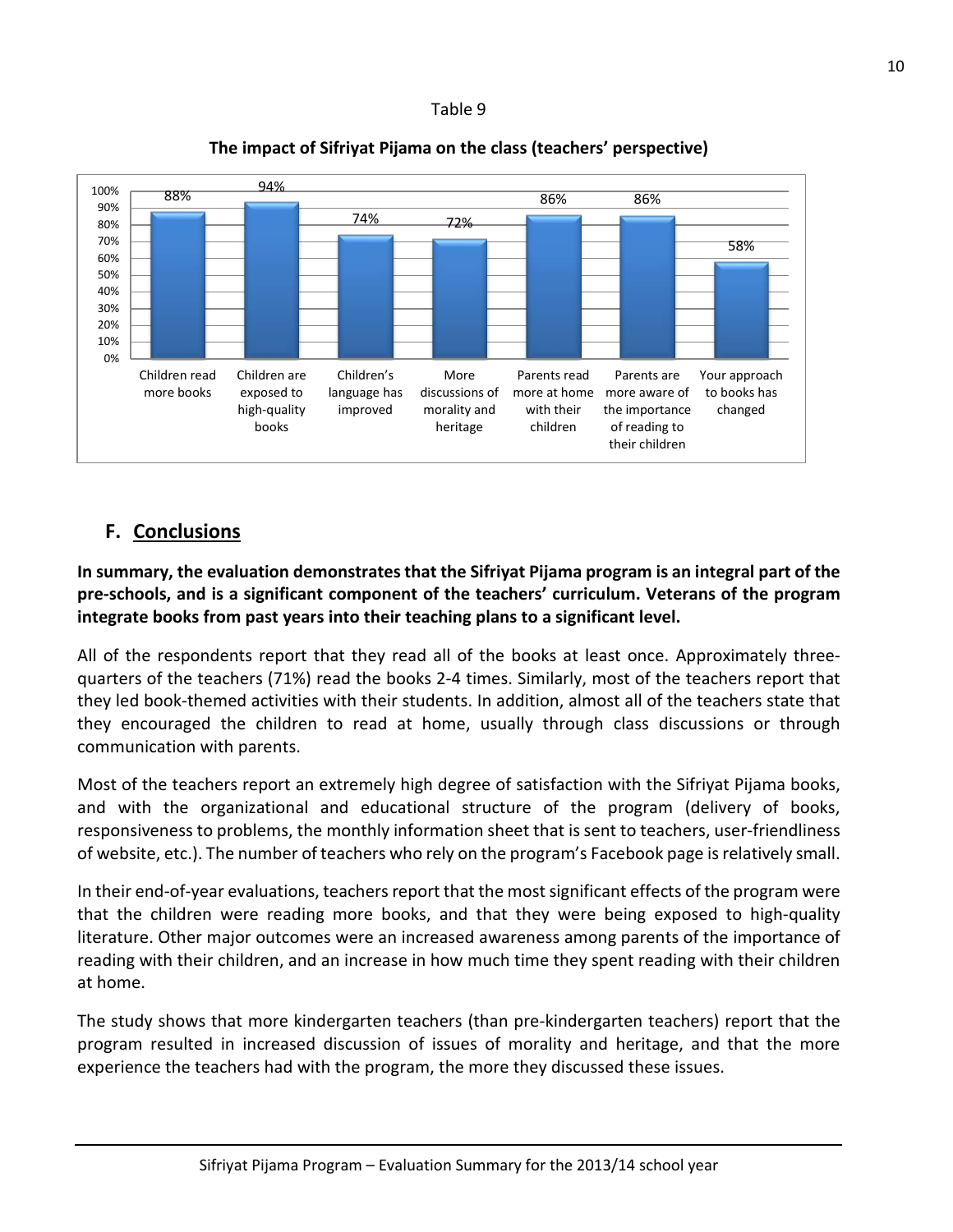Two-thirds of the teachers report that there were children in their class for whom Hebrew is not a first language; most of these teachers had between one and four of these children. Approximately half of the teachers report that often, the books were not a good fit for these families, but that nonetheless, the program was valuable to them; it enriched the children's Hebrew vocabulary and had a positive impact on their Hebrew reading habits. Teachers report that they relied on a number of strategies to encourage reading among these families, primarily inquiring who was reading the books with the children and suggesting to parents that they turn to older siblings or neighbors for assistance.

The findings indicate an ongoing and growing presence of Sifriyat Pijama's books in those schools that have participated for more than a year in the program. Most of the teachers in these preschools report that the books from earlier years were in the class lending library, and were available for the children to browse through on their own. The more experienced teachers (in at least their third year) report a higher rate of reading Sifriyat Pijama books from previous years with the children compared to teachers newer to the program, and report that the books were more integrated in the school's curriculum than in the past.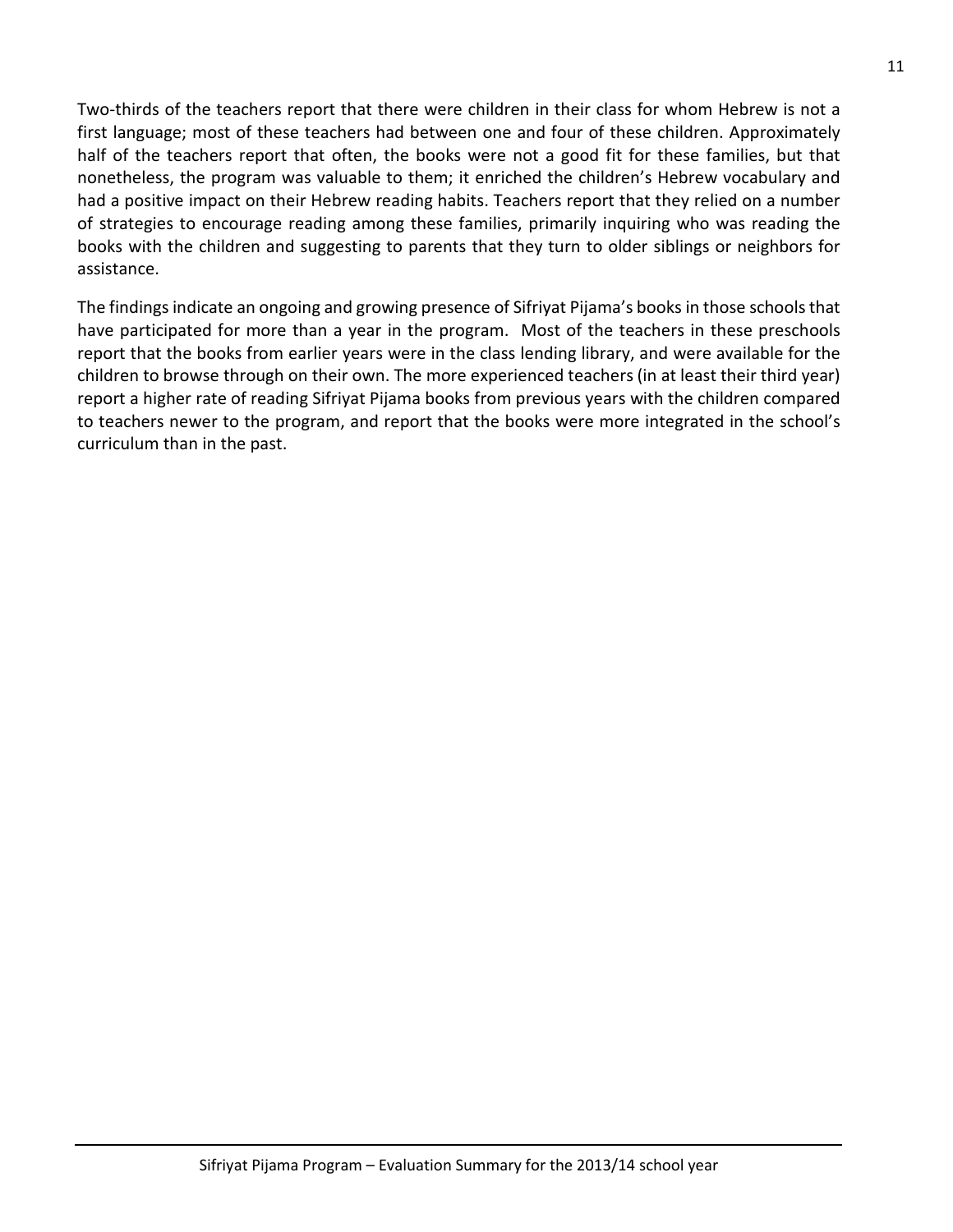# **Appendix**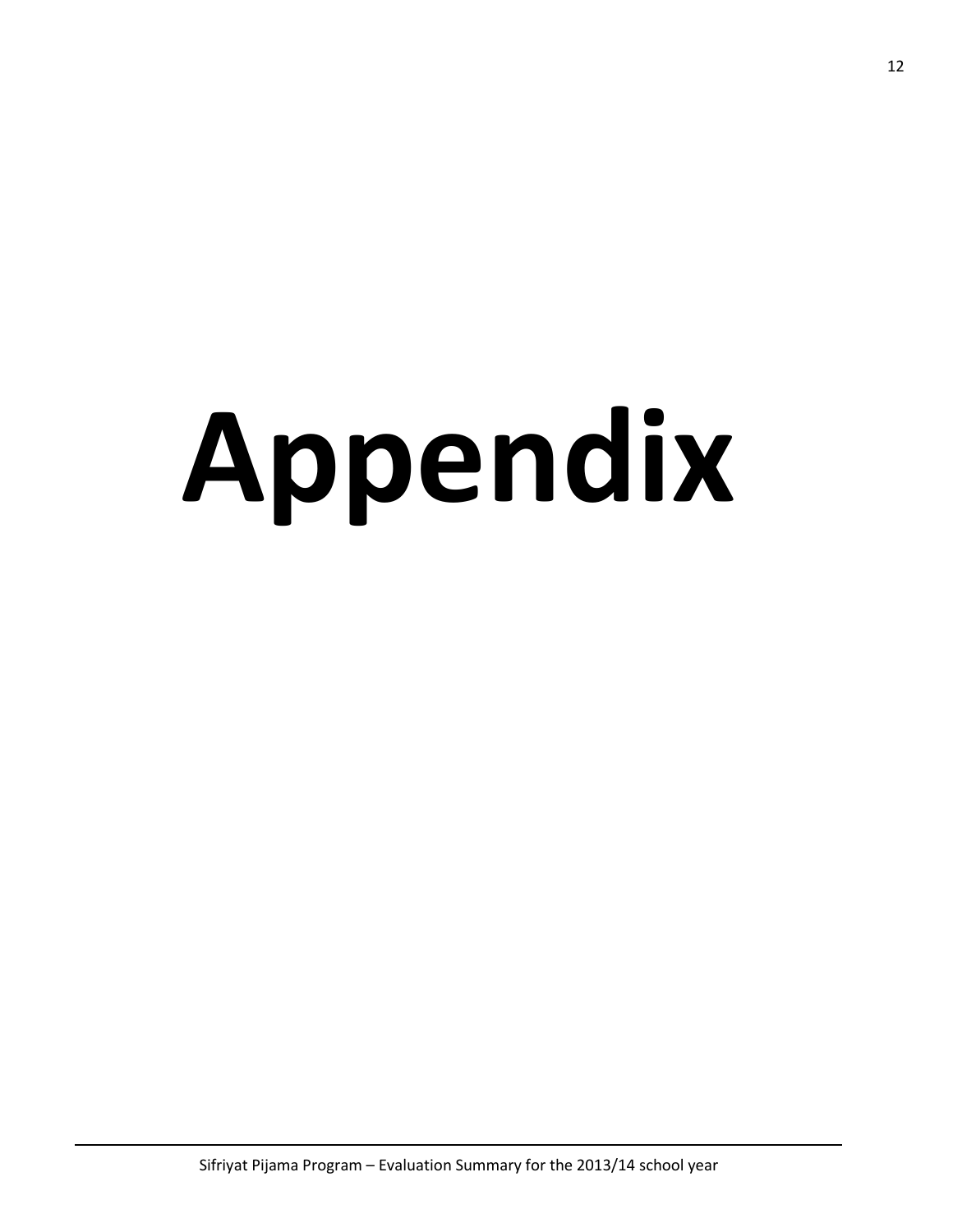# **Appendix I: Demographic information on the study's participants**

The mid-year questionnaire was sent to 6,785 pre-school teachers.

The end-of-year questionnaire was sent to 6,761 pre-school teachers.

The percentage of teachers responding to the mid-year questionnaire was 57.5% (3,904 teachers).

The percentage of teachers responding to the end-of-year questionnaire was 48% (3,262 teachers).

| Grade level      | Kindergarten- | Pre-kindergarten | Mixed ages 3-6 | Other      |
|------------------|---------------|------------------|----------------|------------|
|                  | 27%           | 37.1%            | 24.3%          | 11.7%      |
| School system    | Public        | Public-religious | Special Ed     | Other      |
|                  | 63.0%         | 27.9%            | 7.7%           | 1.4%       |
| Length of        | One year      | Two years        | Three years    | Four years |
| participation in | 18.9%         | 29.3%            | 32.6%          | 19.3%      |
| the program      |               |                  |                |            |
| Families where   | None that are | 1-4 families     | 5-7 families   | 8 or more  |
| Hebrew is not a  | known of      | 46.3%            | 7.8%           | families   |
| first language   | 35.5%         |                  |                | 10.4%      |
|                  |               |                  |                |            |

The following demographic information is based on the end-of-year questionnaire.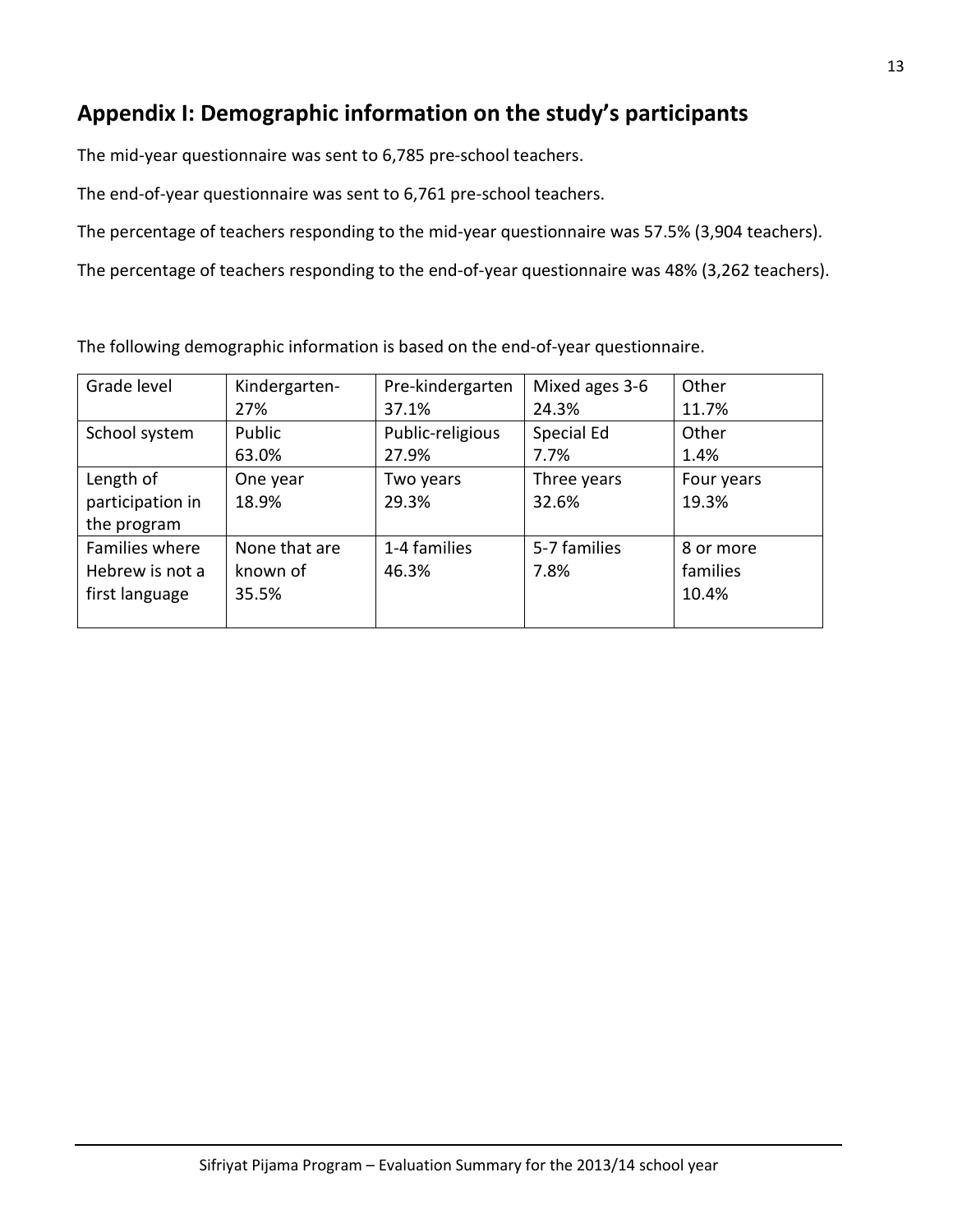# **Appendix II: Mid-year questionnaire for teachers**

### **Sifriyat Pijama 2013-14 school year**

### **Mid-year questionnaire for teachers**

Dear teacher,

This year, your school is participating in the Sifriyat Pijama program. In order to assess and enhance the program, a team of independent advisors evaluates the program on a regular basis. We are asking you to help us by filling out a short questionnaire, which can be accessed through the link below. It should take you no more than ten minutes to complete, and your input is essential for the continued development of the program.

When you have completed the questionnaire, please click the "submit" button. Once we have received your questionnaire, we will send you a confirmation e-mail. If you encounter any technical problems, please contact Dikla Mark at 054-7787915 or [dmilim@netvision.net.il.](mailto:dmilim@netvision.net.il)

Thank you very much for your cooperation.

### The research team

=========================================================================

# **1. Background Information:**

- a) Full name of principal:
- b) Name of pre-school:
- c) Who administers the program?
	- a. The head teacher
	- b. The head teacher along with a teacher's aide/teacher/volunteer. Please elaborate: \_\_\_\_\_\_\_\_\_\_\_\_\_\_\_\_\_\_\_\_\_\_
	- c. Only the supplementary teacher
- d) Are you the person administering the program?
	- a. Yes
	- b. No
- e) If you answered "no," please send the link to the teacher who is administering the program, and ask him/her to complete the questionnaire.
- f) Where is the pre-school located? (Please be specific)
- g) With which educational system is the school affiliated?
	- a. Public
	- b. Public-religious
	- c. Special education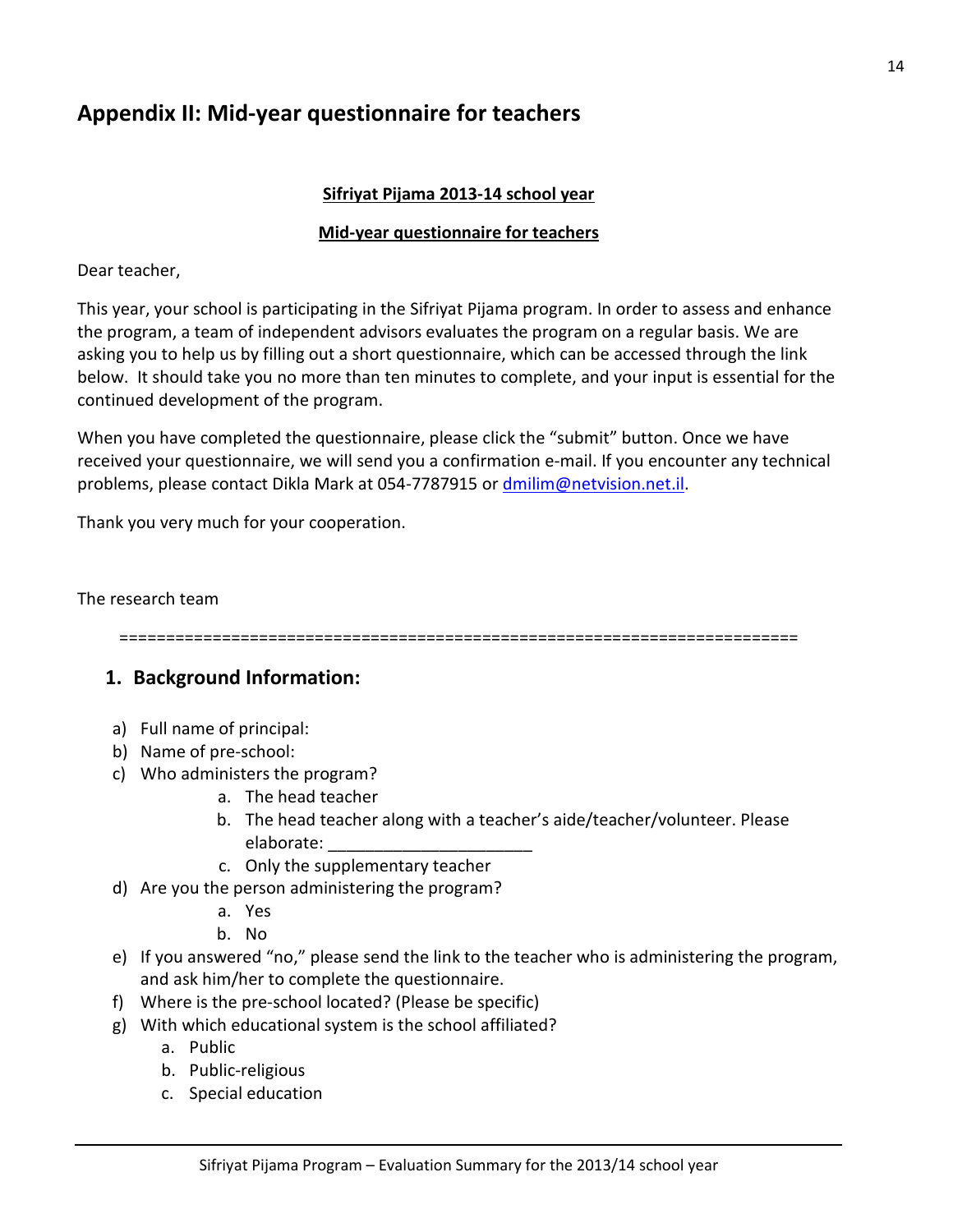- d. Other \_\_\_\_\_\_
- h) What is the grade level of the pre-school?
	- a. Kindergarten
	- b. Pre-kindergarten
	- c. Kindergarten and pre-kindergarden
	- d. Three-year pre-school
	- e. Other\_\_\_\_\_\_\_\_\_\_
- i) How many years have you been administering this program (at your current pre-school or at another pre-school)?
	- a. One
	- b. Two
	- c. Three
	- d. Four or more
- j) How would you describe your lifestyle?
	- a. Religious
	- b. Traditional
	- c. Secular
	- d. Other\_\_\_\_\_\_\_\_\_\_\_\_\_

### **2. The books:**

We would like to hear your opinion of the four books that were distributed thus far. (This question is repeated for each of the four books)

Pre-kindergarten: "*The Little Hike", "How to Heal a Broken Wing", "Boots", "Brownstripe", "Uri Cadouri*" | kindergarten: *"Girl Alone", "A Taste of the Holidays", "Sweet Letters", "Eat, Coat, Eat*"

Which book did you receive? (Please choose one)

| Name of book                              | Excellent | Very Good | Good   Fair | Poor |
|-------------------------------------------|-----------|-----------|-------------|------|
| Story line, language, age-appropriateness |           |           |             |      |
| Illustrations                             |           |           |             |      |
| Overall                                   |           |           |             |      |

Did you lead any activities specifically related to any of the books? If so, please give a brief description:

**\_\_\_\_\_\_\_\_\_\_\_\_\_\_\_\_\_\_\_\_\_\_\_\_\_\_\_\_\_\_\_\_\_\_\_\_\_\_\_\_\_\_\_\_\_\_\_\_\_\_\_\_\_\_\_\_\_\_\_\_\_\_\_\_\_\_\_\_\_\_\_\_\_\_\_\_\_\_**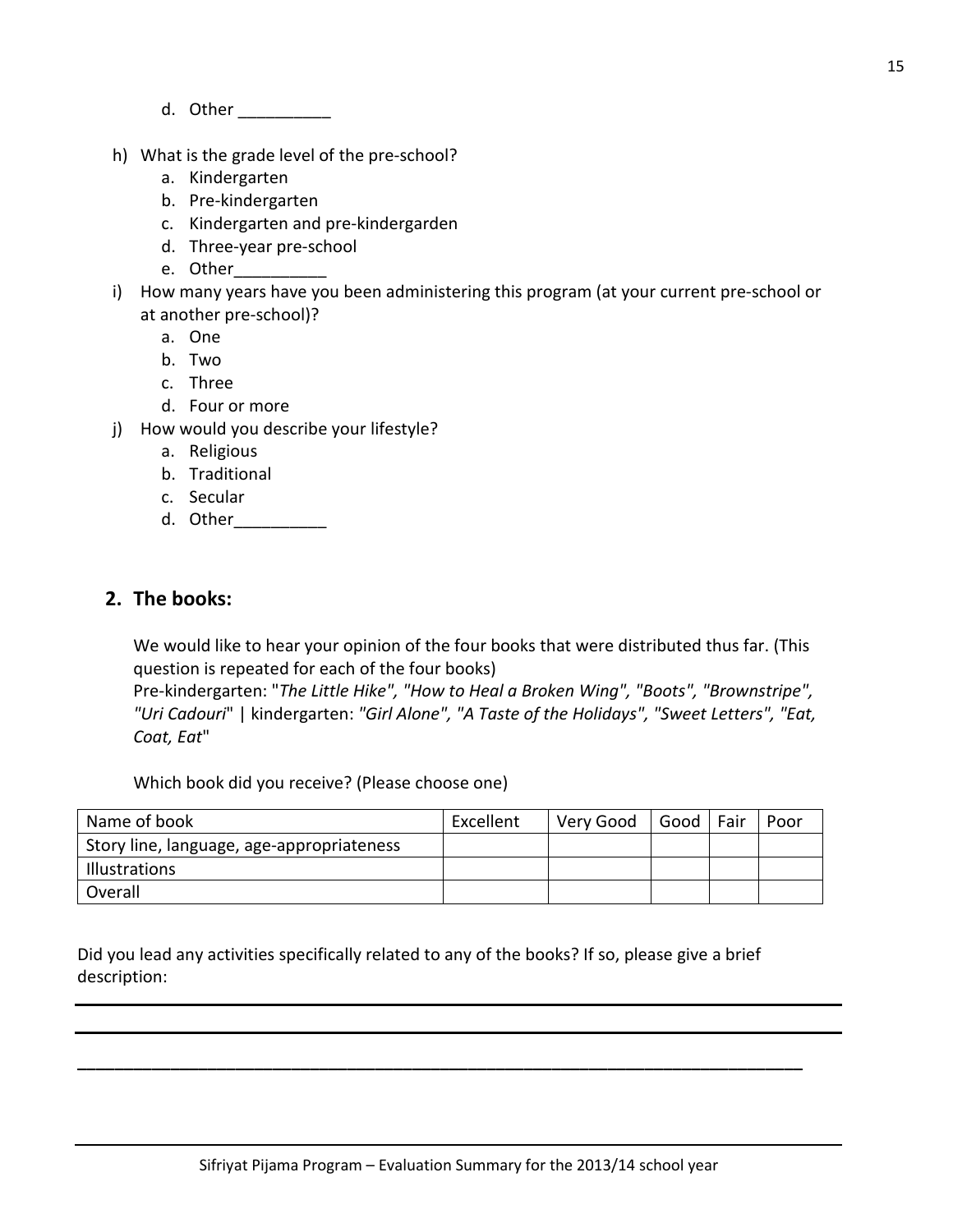# **3. Reading the books/follow-up activities**

a) On average, how many times did you read each of these books to the pre-school children (all of them or some of them)?

- a. Never
- b. Once
- c. 2-4 times
- d. 5 or more times

b) In addition to reading the books, did you lead any book-related activities for the children?

- a. I led an activity for the children related to one book.
- b. I led an activity for the children related to two books.
- c. I led an activity for the children related to three books.
- d. I led an activity for the children related to four books.
- e. I did not lead any book-related activities for the children.

c) In addition to reading the books, did you lead any book-related activities for the children and their parents?

a. I led an activity for the children and their parents related to one book.

- b. I led an activity for the children and their parents related to two books.
- c. I led an activity for the children and their parents related to three books.
- d. I led an activity for the children and their parents related to four books.
- e. I did not lead any book-related activities for the children and their parents.

# **4. Reading during free time:**

a) In the last month, did you encourage the children to read the books at home? How?

- a. I didn't encourage them to read the books at home.
- b. I talked to the children about the books.
- c. I talked, or wrote, to the parents about the books.

d. I offered positive reinforcement to the children who read \_\_\_\_\_\_\_\_\_\_\_\_\_(please write name of book/s)

- e. I assigned a family project related to a Sifriyat Pijama book.
- f. Other (please elaborate)
- b) Are there families at your pre-school for whom Hebrew is not a first language?
	- a. None that I am aware of
	- b. 1-4 families
	- c. 5-7 families
	- d. 8 or more families

c) As far as you know, did any of these families find the books inaccessible?

- a. I don't know.
- b. To the best of my knowledge, there were no unusual difficulties.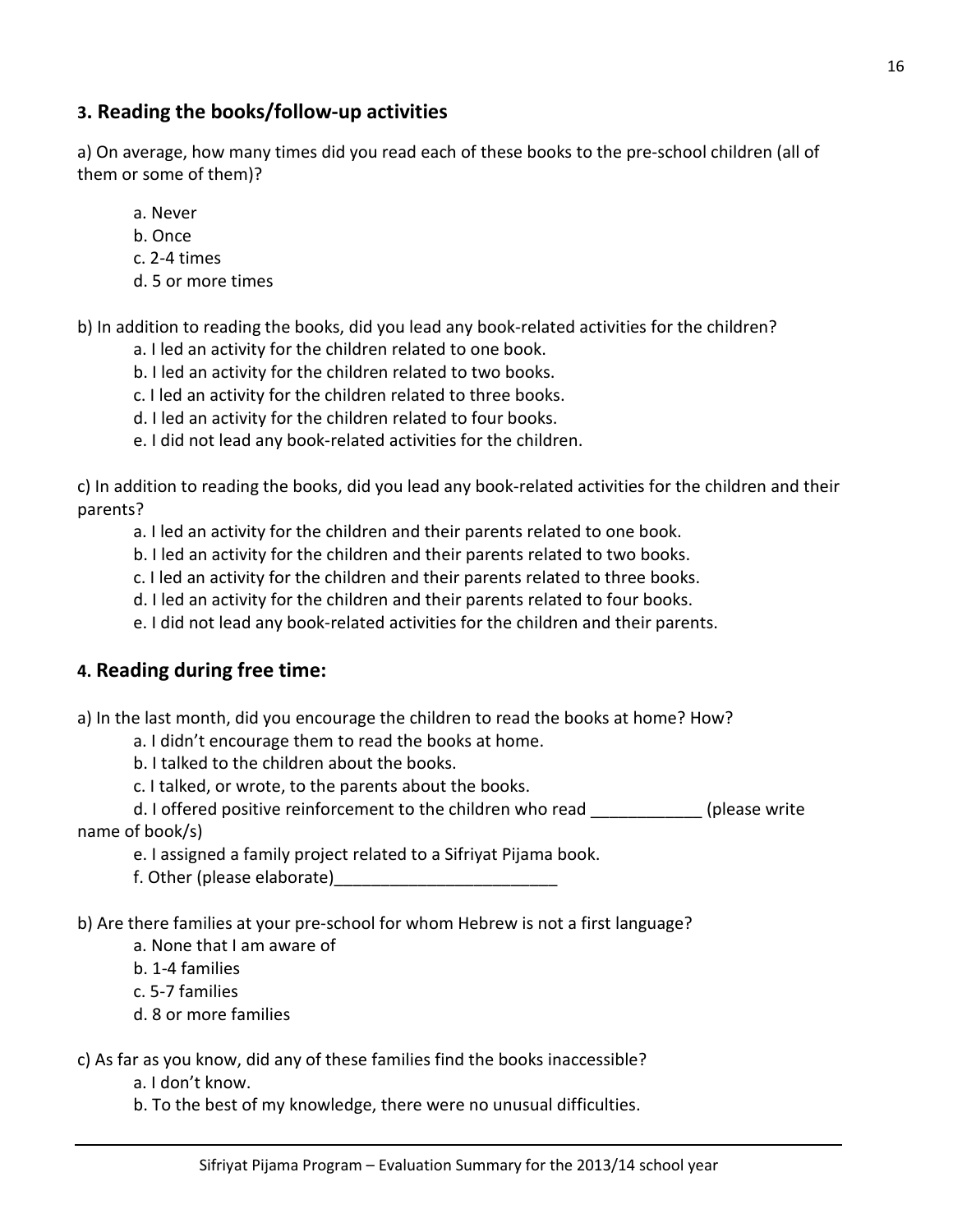c. To the best of my knowledge, there have been some difficulties (please elaborate)

d) The following statements apply to those families for whom Hebrew is not a first language.

To what extent do you agree with the following statements?

|    |                                                                                                   | To a very<br>great extent | To a<br>great<br>extent | To some<br>extent | To a<br>very<br>small<br>extent | Not at all |
|----|---------------------------------------------------------------------------------------------------|---------------------------|-------------------------|-------------------|---------------------------------|------------|
| 1. | The Sifriyat Pijama<br>program is suitable for<br>these families                                  |                           |                         |                   |                                 |            |
| 2. | The children read these<br>books at home with their<br>parents                                    |                           |                         |                   |                                 |            |
| 3. | The children read these<br>books at home with their<br>older siblings, or with<br>other relatives |                           |                         |                   |                                 |            |
| 4. | The program has a positive<br>effect on the children's<br>Hebrew reading skills                   |                           |                         |                   |                                 |            |
| 5. | The program has a positive<br>effect on the children's<br>Hebrew vocabulary                       |                           |                         |                   |                                 |            |

e) What is the country of origin of these families?

- a. Some are from the Former Soviet Union and some are from Ethiopia.
- b. The majority are from the FSU.
- c. The majority are from Ethiopia.

f) Did you direct the Russian-speaking parents to the website's Russian translation of suggestions for parents?

a. No.

- b. Yes, I directed them to the translation.
- c. Yes, I photo-copied the translation for them and sent it home with the book.

g) To the best of your knowledge, did the Russian-speaking parents read the suggestions?

- a. No
- b. Yes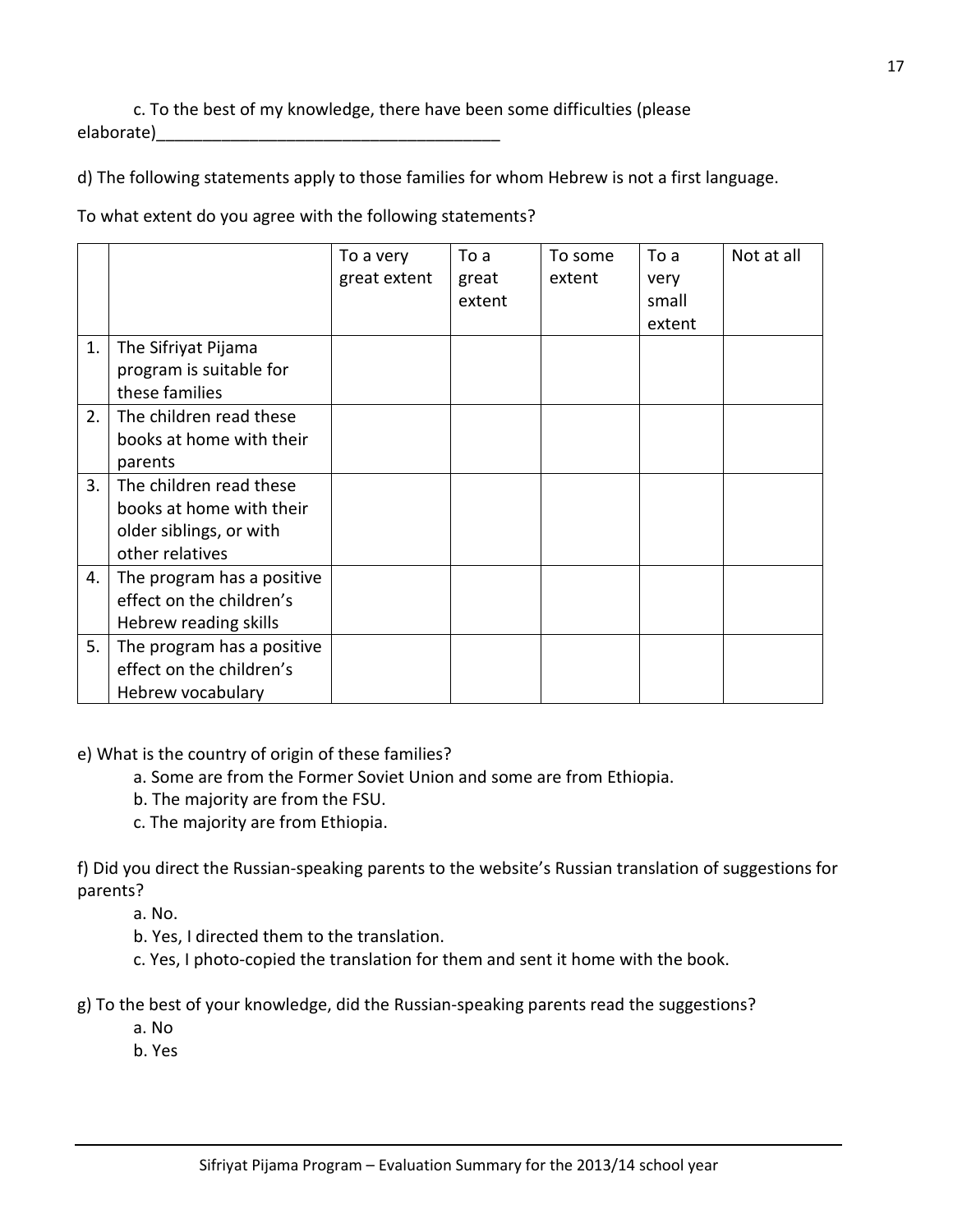h) Do you do any of the following to make the Sifriyat Pijama books more accessible to the non-Israeli families?

a. Receive assistance from the teacher's aide who works with the children Yes No

- b. Invite the parents to a group reading at the school Yes No
- c. Ask the parents who is reading the book with the child Yes No
- d. Suggest that the families ask older siblings or neighbors for help Yes No
- e. Receive assistance from community organizations Yes No
- f. Other \_\_\_\_\_\_\_\_\_\_\_\_\_\_\_\_\_\_

### **5. Additional comments:**

We would be happy to hear your suggestions or other constructive feedback regarding the program, including feedback that you have received from the parents and the children. Any insight that you deem relevant will be gratefully accepted.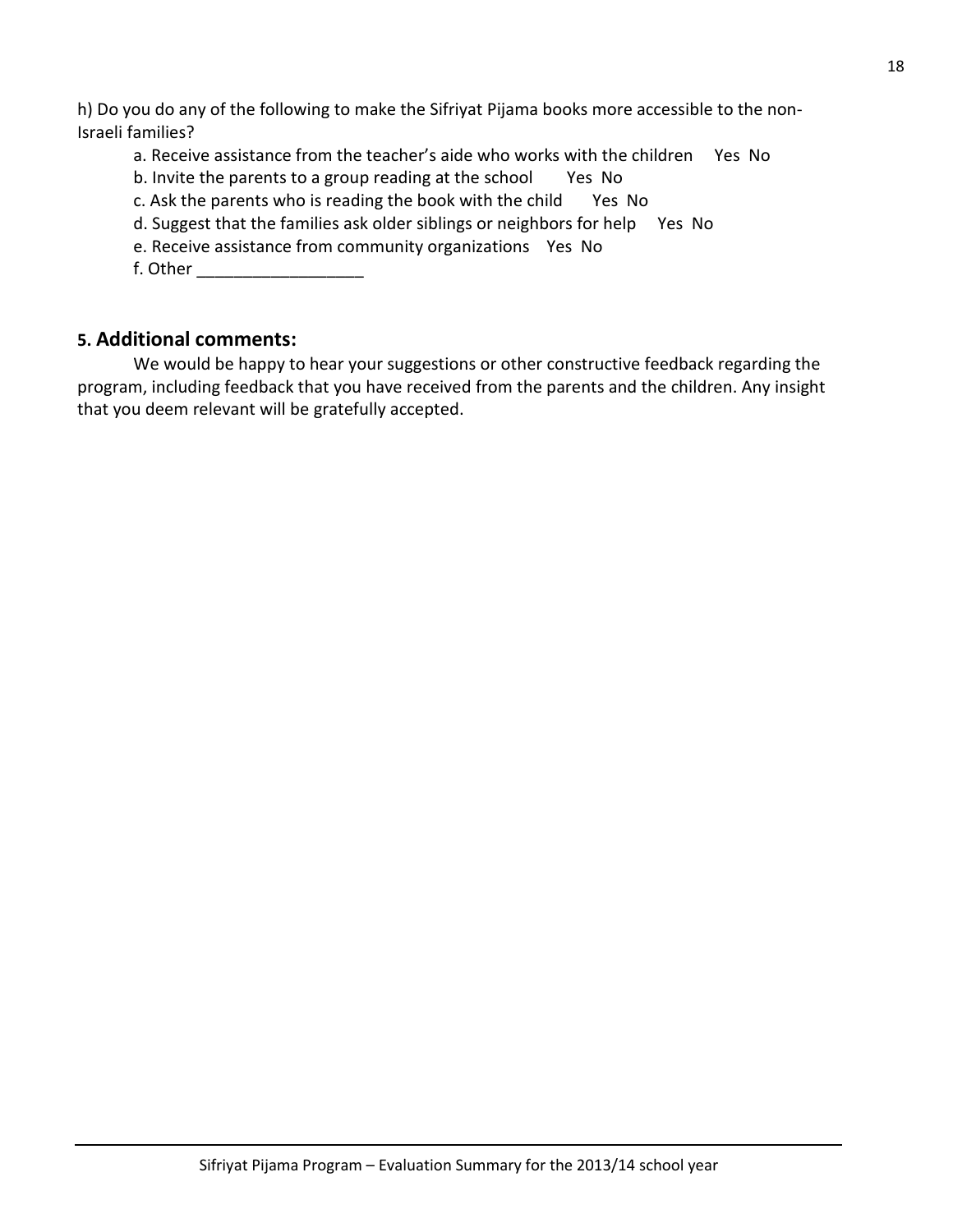### **Sifriyat Pijama 2013-14 school year**

### **End-of-year questionnaire for teachers**

Dear teacher,

As the 2013-14 school year draws to a close, **we are asking for your help** in assessing and enhancing the Sifriyat Pijama program. Please take a few minutes to complete our questionnaire, which you can access by the following link\_\_\_\_. It should take you no more than ten minutes to complete, and your input is essential for the continued development of the program.

When you have completed the questionnaire, please click the "submit" button. Once we have received your questionnaire, we will send you a confirmation e-mail. If you encounter any technical problems while filling out the questionnaire, please contact Dikla Mark at 054-7787915 or [dmilim@netvision.net.il.](mailto:dmilim@netvision.net.il)

Thank you very much for your cooperation.

The research team

=========================================================================

# **1. Background Information:**

- a) Full name of principal:
- b) Name of pre-school:
- c) Who administers the program?
	- i. The head teacher
	- ii. The head teacher, along with a teacher's assistant/ supplementary teacher/a volunteer. Please elaborate:
	- iii. Only a supplementary teacher
- d) Are you the person administering the program?
	- i. Yes (If so, please proceed to question e.)
	- ii. No

If you are not the one administering the program, please send the link to the teacher who is, and ask him/her to complete the questionnaire.

19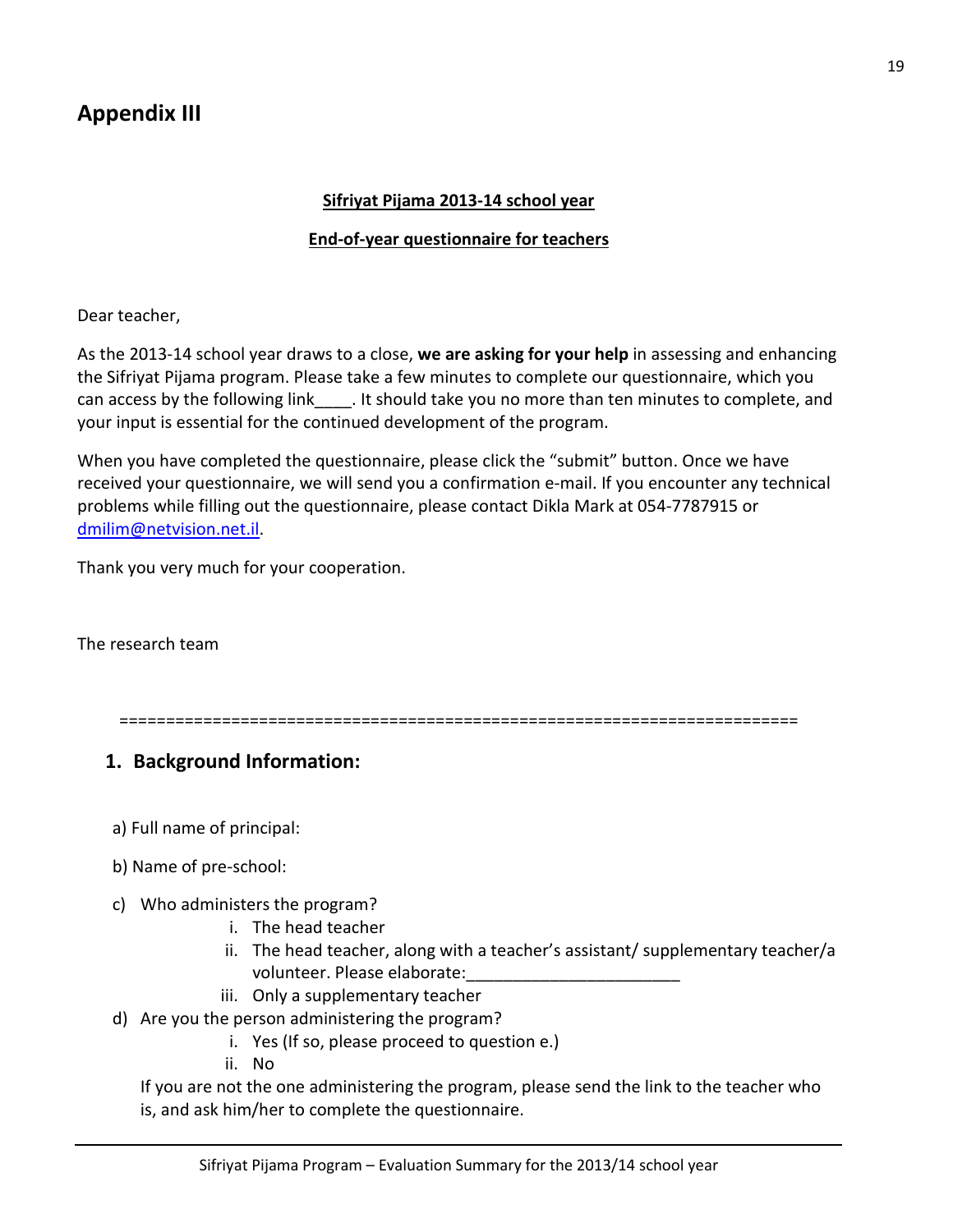- e) Where is the pre-school located? (Please be specific)
- f) With which educational system is the school affiliated?
	- a. Public
	- b. Public-religious
	- c. Special education
	- d. Other \_\_\_\_\_\_\_\_\_\_
- g) What is the grade level of the pre-school?
	- a. Kindergarten
	- b. Pre-kindergarten
	- c. Kindergarten and pre-kindergarden
	- d. Three-year pre-school
	- e. Other
- h) How many years have you been administering this program, whether at your current preschool or at another pre-school?
	- a. One
	- b. Two
	- c. Three
	- d. Four or more
- i) Do you participate in the program with your own children? Yes No
- j) How would you describe your lifestyle?
	- a. Religious
	- b. Traditional
	- c. Secular
	- d. Other\_\_\_\_\_\_\_\_\_\_

### **2. The books:**

a) On average, how many times did you read each book to the pre-school children (whether all of them or some of them)?

- a. Never
- b. Once
- c. 2-4 times
- d. 5 or more times

### b) In addition to reading the books, did you lead any book-related activities for the children?

- a. I led an activity for the children related to one-two books.
- b. I led an activity for the children related to three-five books.
- c. I led an activity for the children related to six-eight books.
- d. I did not lead any book-related activities for the children.

c) In addition to reading the books, did you lead any book-related activities for the children and their parents?

- a. I led an activity for the children and their parents related to one book.
- b. I led an activity for the children and their parents related to two books.
- c. I led an activity for the children and their parents related to three books.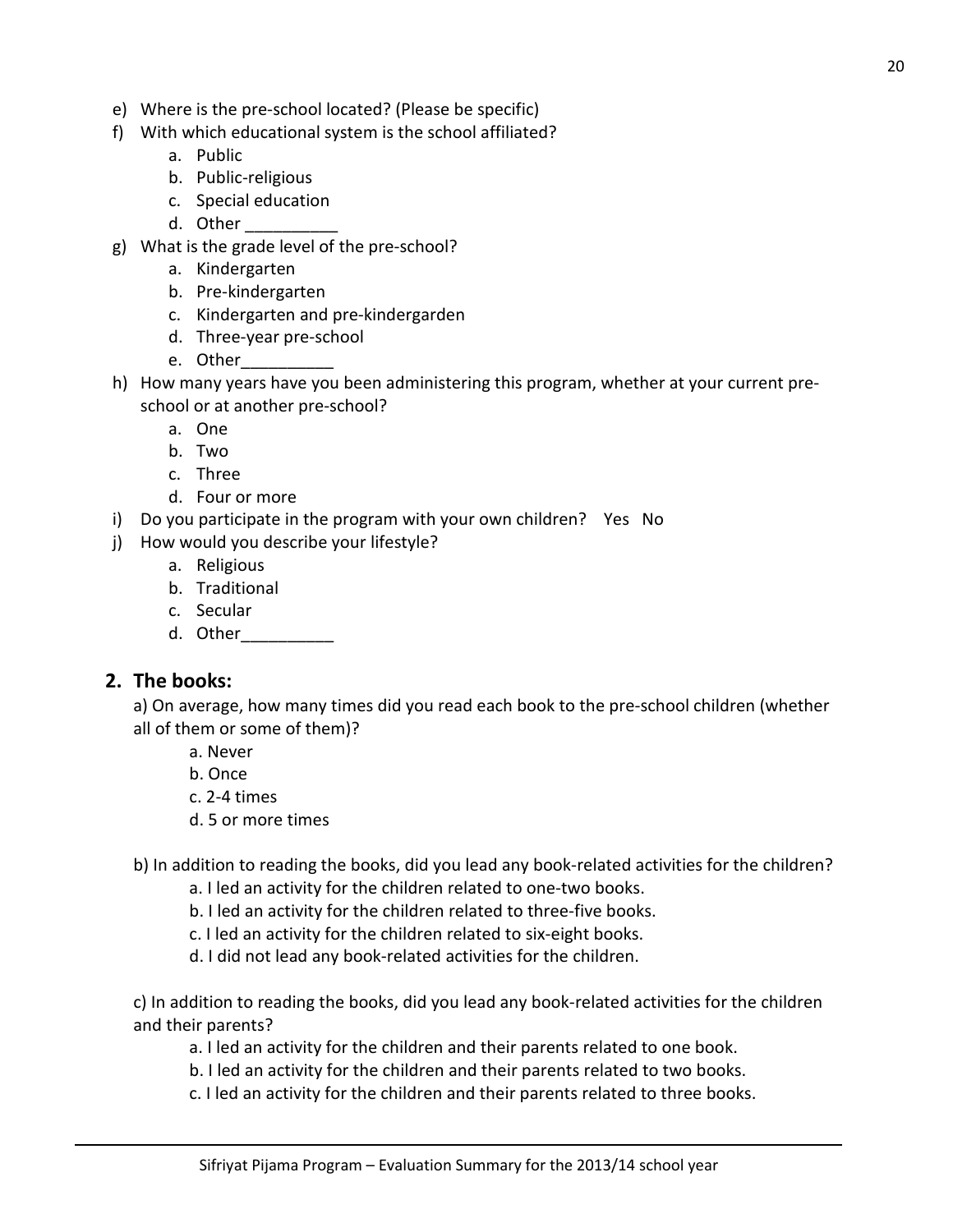d. I led an activity for the children and their parents related to four or more books.

e. I did not lead any book-related activities for the children and their parents.

d) Did you assign any book-related projects for the family to complete at home?

a. No.

b. Yes, related to one-two books.

c. Yes, related to three-five books.

d. Yes, related to six-eight books.

e) When you are planning the implementation of the program, how often do you rely on the following sources for ideas?

|   |                                           | Always | Often | Sometimes | Rarely | Never |
|---|-------------------------------------------|--------|-------|-----------|--------|-------|
|   | prepare independently                     |        |       |           |        |       |
| 2 | The e-newsletter with suggestions (also   |        |       |           |        |       |
|   | available on the website)                 |        |       |           |        |       |
| 3 | The suggestions for parents at the end of |        |       |           |        |       |
|   | the book                                  |        |       |           |        |       |
| 4 | Other pre-school teachers                 |        |       |           |        |       |
|   | The program supervisor                    |        |       |           |        |       |
| 6 | Internet forums for pre-school teachers   |        |       |           |        |       |
|   | Other                                     |        |       |           |        |       |

f) We would like to hear your opinion of the four books that were distributed during the second half of the year. (This question is repeated for each of the four books.)

Kindergarten: Guzmai the Joker, Aliza the Duck and Friends, The Fox and the Vineyard, On the Other Side of the World Pre-kindergarten: Uri Cadouri, Yo-Yo's Friday, The King's Gold Shoes, Duck? Rabbit!

To what extent do you consider the following aspects of the books to be good

| Name of book                             | To a very<br>great<br>extent | To a great<br>extent | To<br>some<br>extent | To a<br>very<br>small | Not<br>at all |
|------------------------------------------|------------------------------|----------------------|----------------------|-----------------------|---------------|
|                                          |                              |                      |                      | extent                |               |
| Story line, language, age-appropiateness |                              |                      |                      |                       |               |
| Illustrations                            |                              |                      |                      |                       |               |
| Overall                                  |                              |                      |                      |                       |               |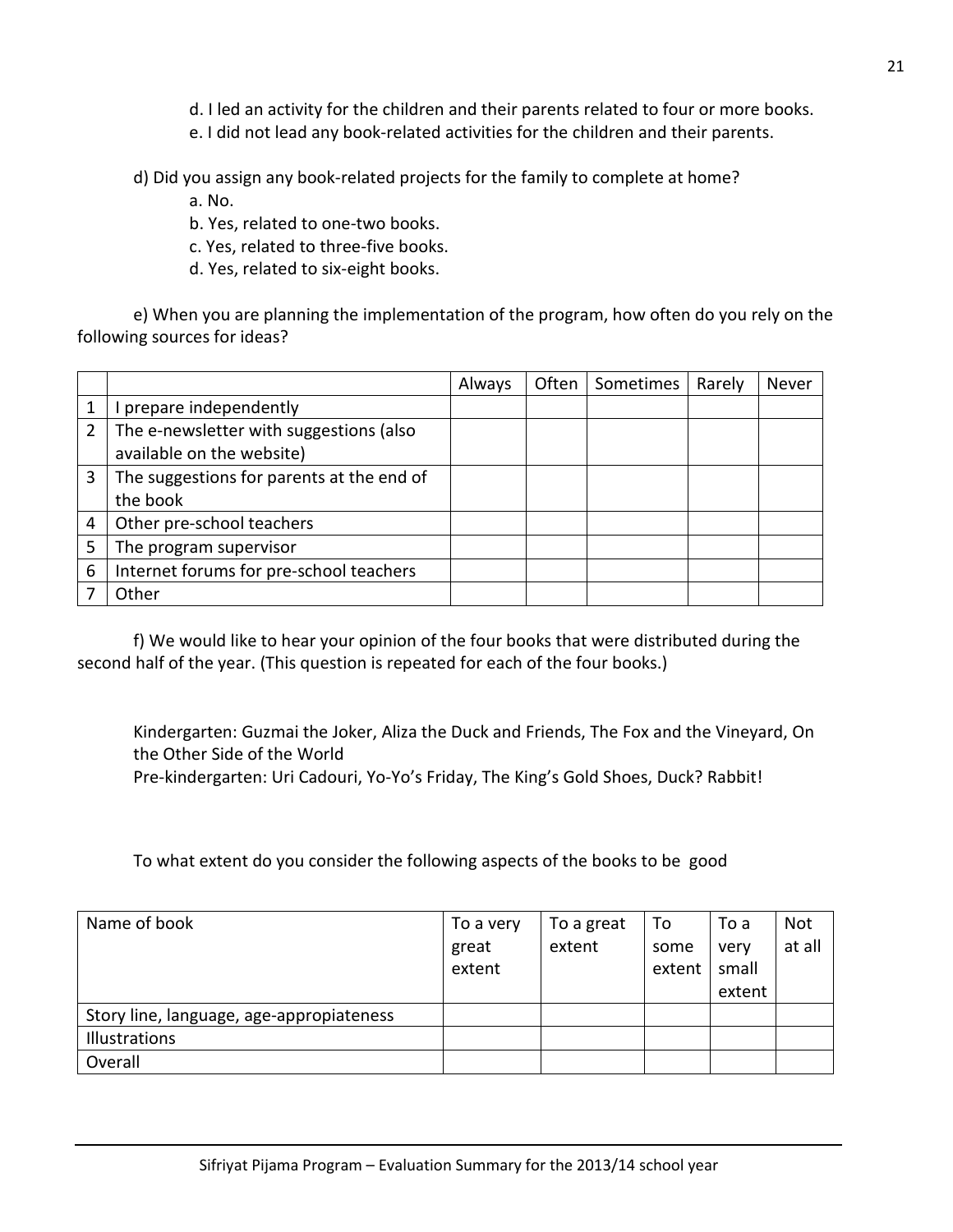g) Did you lead any activities specifically connected to any of the books? If so, please give a brief description:

h) Do you have any special activities focused on the general program itself, rather than on a particular book (e.g. Family Day, Favorite Book Day, remedial teaching, etc.)? If so, please give a brief description:

**\_\_\_\_\_\_\_\_\_\_\_\_\_\_\_\_\_\_\_\_\_\_\_\_\_\_\_\_\_\_\_\_\_\_\_\_\_\_\_\_\_\_\_\_\_\_\_\_\_\_\_\_\_\_\_\_\_\_\_\_\_\_\_\_\_\_\_\_\_\_\_\_\_\_\_\_\_\_**

# **3. Components of the program**

a) To what extent were you satisfied with the following components of the Sifriyat Pijama program?

|                |                               | To a very | To a | To some | To a very    | Not at all | n/a |
|----------------|-------------------------------|-----------|------|---------|--------------|------------|-----|
|                |                               | great     | grea | extent  | small extent |            |     |
|                |                               | extent    | t    |         |              |            |     |
|                |                               |           | exte |         |              |            |     |
|                |                               |           | nt   |         |              |            |     |
| $\mathbf{1}$   | Book delivery                 |           |      |         |              |            |     |
|                | (punctuality, correct         |           |      |         |              |            |     |
|                | amount, direct delivery,      |           |      |         |              |            |     |
|                | etc)                          |           |      |         |              |            |     |
| $\overline{2}$ | Responsiveness in the         |           |      |         |              |            |     |
|                | case of a problem             |           |      |         |              |            |     |
| 3              | Suggestions for parents       |           |      |         |              |            |     |
|                | (at the end of the book)      |           |      |         |              |            |     |
| 4              | Monthly e-mail updates        |           |      |         |              |            |     |
|                | for teachers                  |           |      |         |              |            |     |
| 5              | Suggestions for teachers      |           |      |         |              |            |     |
|                | on website                    |           |      |         |              |            |     |
| 6              | User-friendliness of          |           |      |         |              |            |     |
|                | website for other             |           |      |         |              |            |     |
|                | purposes (forms,              |           |      |         |              |            |     |
|                | copyrights, picture           |           |      |         |              |            |     |
|                | gallery, reading lists, etc.) |           |      |         |              |            |     |
| $\overline{7}$ | Sifriyat Pijama Facebook      |           |      |         |              |            |     |
|                | page                          |           |      |         |              |            |     |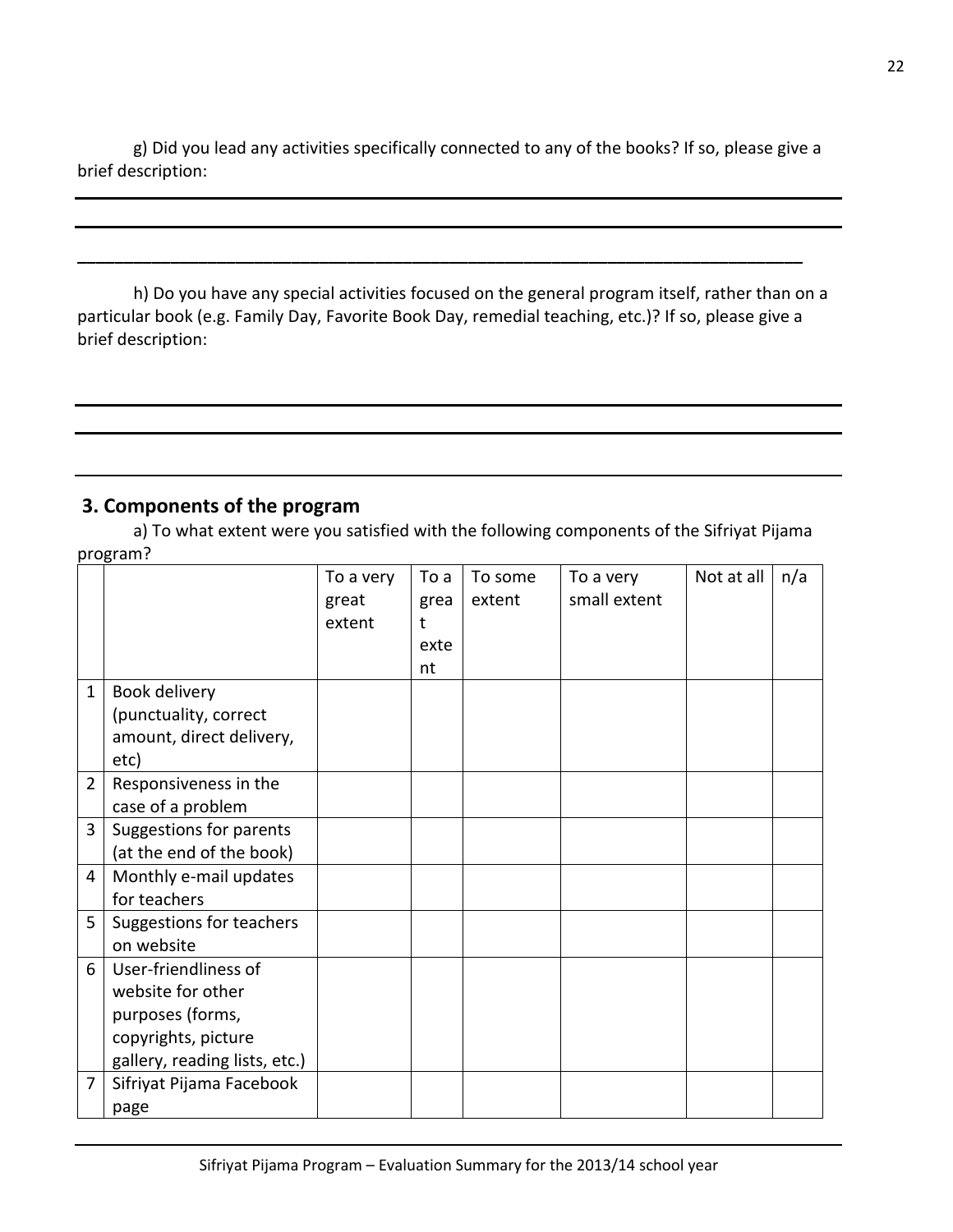b) Help us understand the impact of the Sifriyat Pijama program on your pre-school.

|                | In your opinion, did the program lead to    | No | Yes | Please elaborate |
|----------------|---------------------------------------------|----|-----|------------------|
|                | any of the following?                       |    |     |                  |
|                |                                             |    |     |                  |
| $\mathbf{1}$   | The children are reading more books.        |    |     |                  |
|                |                                             |    |     |                  |
| $\overline{2}$ | The children are being exposed to high-     |    |     |                  |
|                | quality books.                              |    |     |                  |
| 3              | Improved language skills                    |    |     |                  |
|                |                                             |    |     |                  |
| 4              | Increased discussion of values and heritage |    |     |                  |
|                |                                             |    |     |                  |
| 5              | Parents are reading more books with their   |    |     |                  |
|                | children at home.                           |    |     |                  |
| 6              | Parents are more aware of the importance    |    |     |                  |
|                |                                             |    |     |                  |
|                | of reading for their children's development |    |     |                  |
| 7              | A change in the role of books in your       |    |     |                  |
|                | classroom.                                  |    |     |                  |
| 8              | Other:                                      |    |     |                  |
|                |                                             |    |     |                  |
|                |                                             |    |     |                  |

c) How many years have you been using the Sifriyat Pijama program (at your current pre-school or another pre-school)?

- a. this is my first year (please proceed to question "e")
- b. this is my second year
- c. this is my third year
- d. this is my fourth year

d) To what extent do you agree with the following statements regarding your pre-school?

|                                           | To a very | To a  | To              | To a   | No   | n/a |
|-------------------------------------------|-----------|-------|-----------------|--------|------|-----|
|                                           | great     | great | some            | very   | t at |     |
|                                           | extent    |       | extent   extent | small  | all  |     |
|                                           |           |       |                 | extent |      |     |
| This year, I read the children books from |           |       |                 |        |      |     |
| previous years                            |           |       |                 |        |      |     |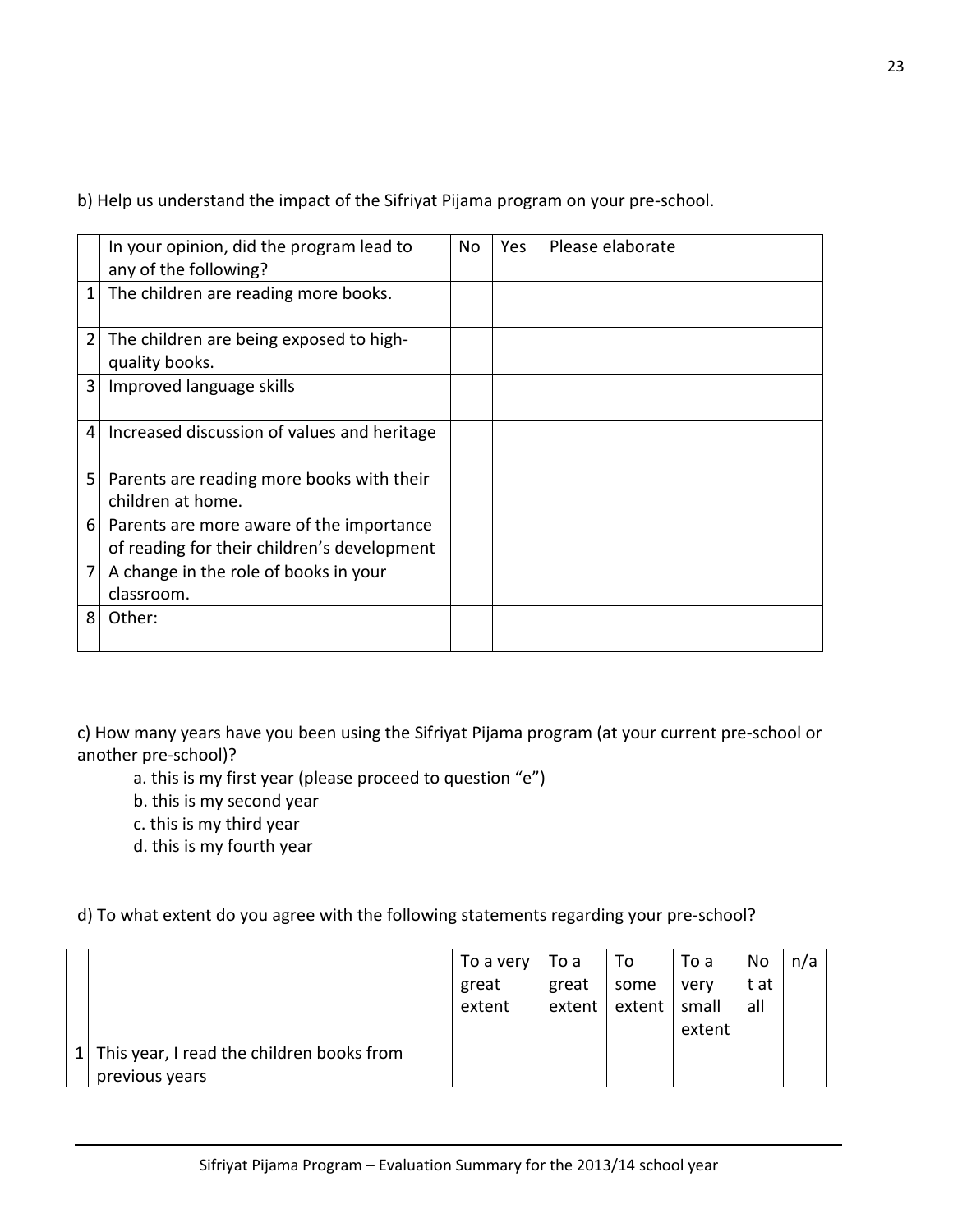| 2 <sup>1</sup> | The Sifriyat Pijama books are integrated into     |  |  |  |
|----------------|---------------------------------------------------|--|--|--|
|                | the class library's general collection            |  |  |  |
|                | 3   I incorporated books from previous years into |  |  |  |
|                | educational activities                            |  |  |  |
| 4              | Books from previous years are available for       |  |  |  |
|                | the children for independent reading              |  |  |  |

e) Aside from the copies that are set aside for the pre-school's library, were there any copies left over, this year or in the past?

- a. Yes, fewer than ten.
- b. Yes, between ten and twenty.
- c. Yes, more than twenty.

f) In your opinion, what are the best ways to increase parental awareness of the importance of reading with their children? (it is possible to indicate multiple ways)

|             |                         | Most      | Very      | Somewhat  | Not very  | Not effective | Don't |
|-------------|-------------------------|-----------|-----------|-----------|-----------|---------------|-------|
|             |                         | effective | effective | effective | effective | at all        | know  |
| $\mathbf 1$ | Afternoon programs      |           |           |           |           |               |       |
|             | at local library        |           |           |           |           |               |       |
| 2           | Lectures for parents    |           |           |           |           |               |       |
| 3           | Joint activities at the |           |           |           |           |               |       |
|             | pre-school for          |           |           |           |           |               |       |
|             | parents and children    |           |           |           |           |               |       |
| 4           | Communications          |           |           |           |           |               |       |
|             | (e.g. newsletters for   |           |           |           |           |               |       |
|             | parents, internet       |           |           |           |           |               |       |
|             | sites, television,      |           |           |           |           |               |       |
|             | radio)                  |           |           |           |           |               |       |
| 5           | Social networking       |           |           |           |           |               |       |
|             | (e.g. Facebook          |           |           |           |           |               |       |
|             | groups for Sifriyat     |           |           |           |           |               |       |
|             | Pijama parents)         |           |           |           |           |               |       |
| 6           | Advertisements          |           |           |           |           |               |       |
|             | (radio, television,     |           |           |           |           |               |       |
|             | newspapers,             |           |           |           |           |               |       |
|             | billboards)             |           |           |           |           |               |       |
| 7           | Other (please           |           |           |           |           |               |       |
|             | elaborate)              |           |           |           |           |               |       |